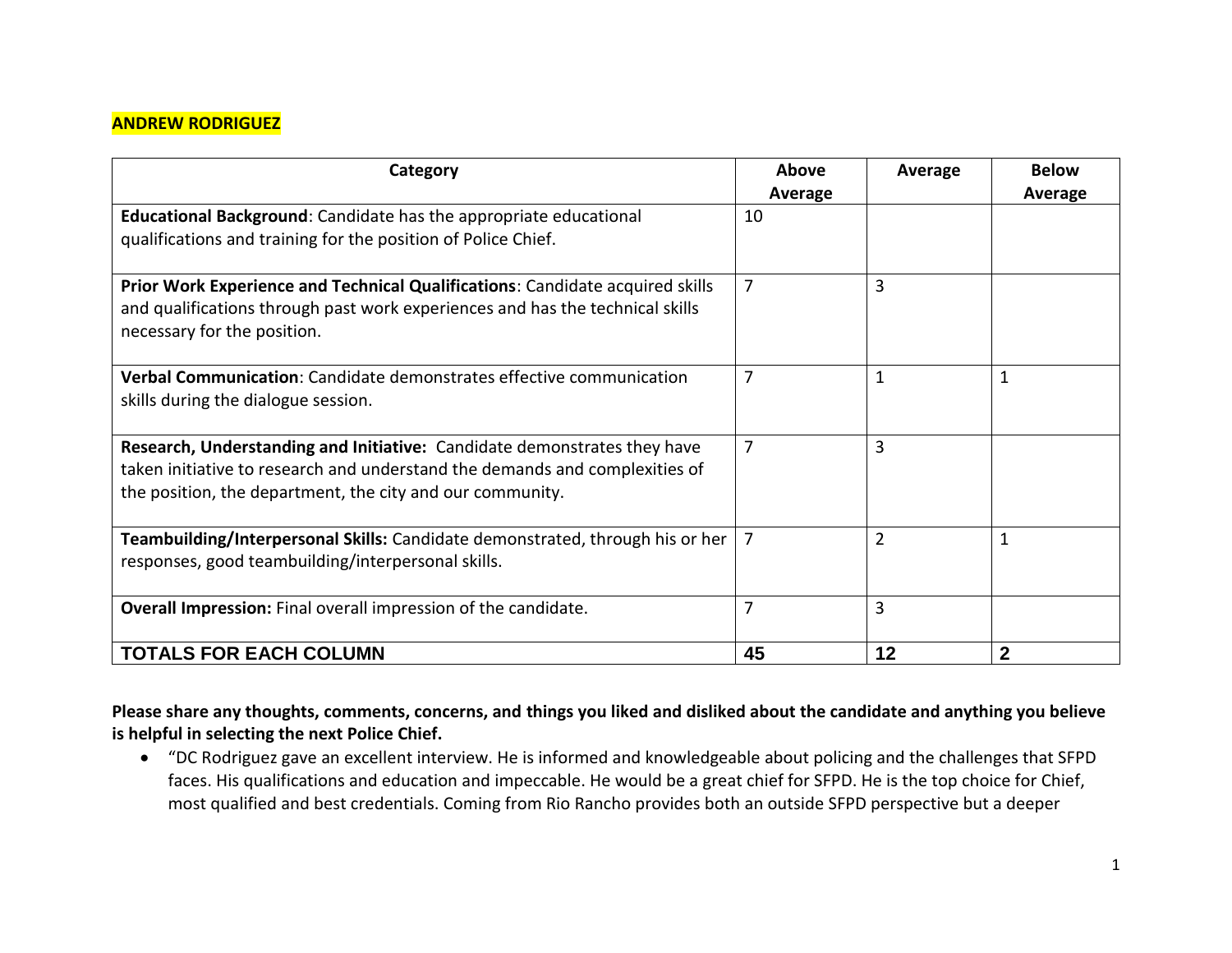understanding of New Mexico. Further, RRPD is a well-run and well-respected department. SFPD would be lucky to have him."

- "Mr. Rodriquez gave an excellent interview, thorough answers. Has a vision for the department, and I feel had the best interview of all the candidates."
- "Leader/Leader philosophy"
- "Mr. Rodriguez has an extensive background in law enforcement in Rio Rancho and prior in Los Angeles. He led the efforts to stabilize staffing of the Rio Rancho Police Department through restructuring and career development programming. His approach is to create a positive working environment, a place where officers "want to come to work." He has held positions at multiple levels of the department including serving as the Domestic Violence Coordinator. He is able to describe the issue of domestic violence and an approach to law enforcement response. In researching the SFPD Chief position, he visited the Interfaith Shelter and spoke with guests and staff. He states that homelessness is a social problem not a law enforcement issue stating that "we cannot arrest our way out of social problems." His experience demonstrates that he collaborates with community partners. He also understands behavioral health needs and believes in the importance of knowing community resources. He led the response of the LAPD to end a consent decree. He articulates a leadership philosophy as a Leader/Leader. He demonstrates outstanding communication skills and holds an advanced degree."
- "Candidate is extremely qualified. Appeared to know about ARU and problems on Harrison Road."
- "Seemed uncomfortable speaking to us. Spoke well about treating people with dignity. Would not live in Santa Fe; not required, but it would surely help him understand our community as compared to Rio Rancho. So, just a job but not completely ready to integrate his life into Santa Fe. Didn't like that he had to be reminded of the second part of a two-part question on his first 90 days. Liked that he would work with officers to see them through challenges related to their own traumas."
- "Candidate responded adequately to most questions. His educational background felt more well rounded than other candidates, which makes me feel like a further interview is warranted."
- "His letter of interest gives a sense of how well-rounded as a professional this candidate is. He brings a special combination of skills based on his previous work experience both in rural and larger city settings. He displayed a very warm and kind demeanor while elaborating about public safety, including his opinion of what constitutes people in need of services versus people who need to be responded to by policing. He used the word dignity, which I like a Chief to use when speaking about members of our community. He indicated that it is important to have areas of specialization among police units. And that law enforcement needs to respond differently to violent crimes than other types of crimes. He shared his view on the importance of treating people with dignity while policing our neighborhoods. He spoke about his family experience. He highlighted how much not revictimizing people matters. He spoke very well about the experience victims go though from police stations to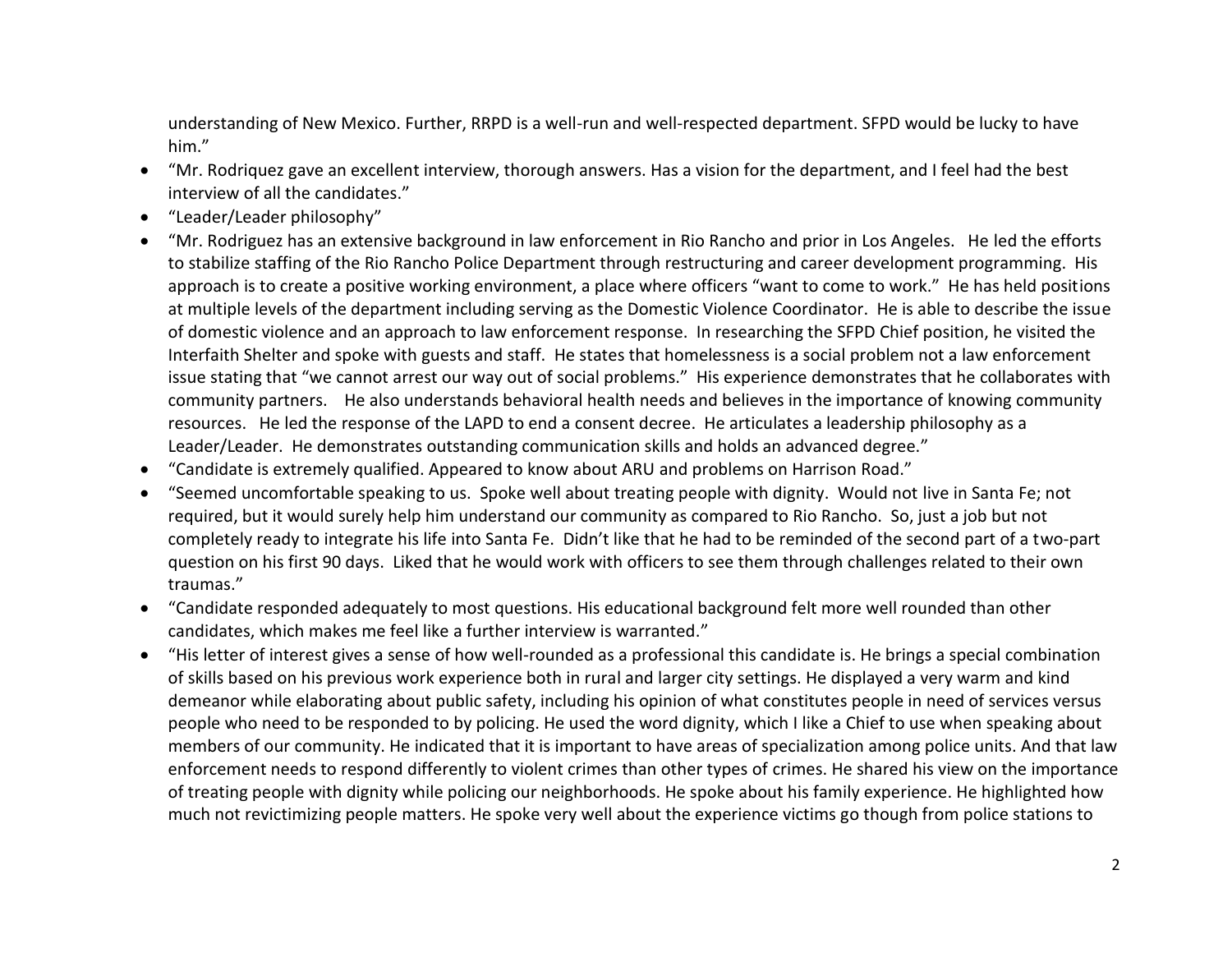the courts. He seems to have a lot of awareness on how intimidating those are for people who need to navigate them after crimes were committed against them. He provided a good response to the question of what his first priorities on the job would be: first he would take the time to listen and learn from community entities and stake holders, and to understand our priorities on public safety. And later he would work on identifying what is working well. I would have wanted to hear more about something he spoke about: the correspondence between how police officers are supported with how their support can in turn become supporters of the communities they serve. He has an interesting personal background that seems to have informed his approach to policing and how people deserved to be treated. This to me may be the greatest asset he offers, comparing him with other candidates. He seems very authentic when he speaks about social determinants of public safety and how, in his opinion, it needs to be taken under consideration for the future of policing. Another strength I heard of his was his opinion of how to search for the right people while hiring police officers. It was very interesting to listen to him talking about how he would ask prospects about ethical dilemmas they may have encounter in life and how they may have resolved them. I also appreciated listening to his life experiences with matters that impact members of the immigrant community. His experience in LA and also from his own seemed to have contributed well to his cultural competency."

# **Please share anything about this candidate that you believe requires additional scrutiny, that we should inquire more about or that we should ask.**

- "Please inquire more into his plans to live in Santa Fe."
- "Mr. Rodriguez currently lives in Rio Rancho and has children in school making a move to Santa Fe difficult at this time in his life. Whether it is advisable for the Chief of Police to live out of town should be explored and discussed further."
- Career chief, wanting to be chief anywhere?
- "Any disciplinary actions in his employment and outcome of any hearings; nature of complaints or reprimands."
- "Recommend further interview. Should be asked if he is willing to live in Santa Fe. If not, that should be cause for concern."
- "I would not recommend him for a second interview based on the way he compares with my three first choices of candidates and also based on the fact that it seems he would not reside in Santa Fe, if he was hired for the job."

"The candidate's disclosure that he would not be moving to Santa Fe if selected as chief is concerning."

#### **Please provide any additional comments related to this candidate.**

 "Earned his Undergraduate Degree and Master's Degree while working as police officer; graduated Summa Cum Laude! ©©"; Moved to NM after Police Academy in Los Angeles; Additional Certification and Instructor – Use of Force ©; On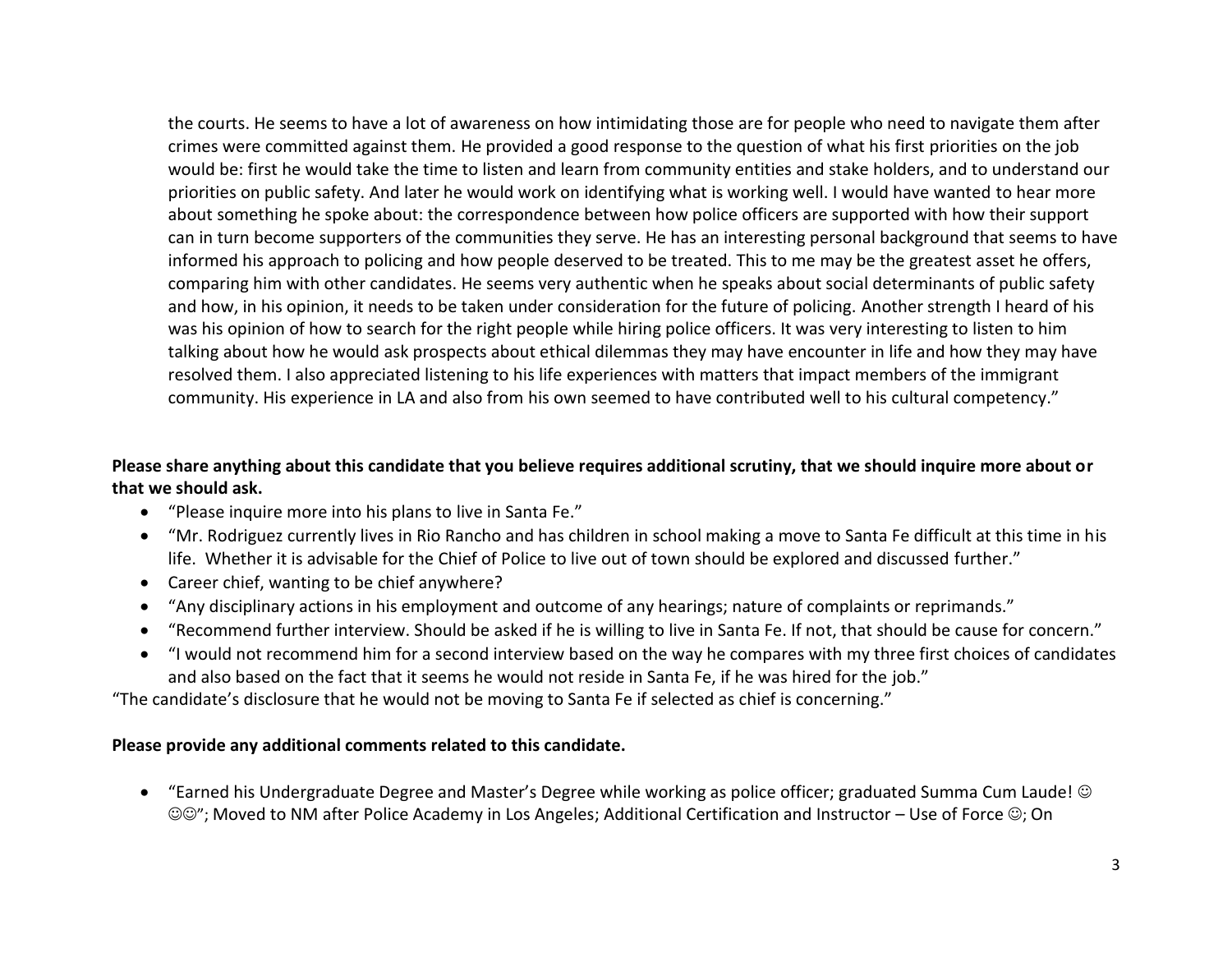homeless – 'People shouldn't be deemed as 'throw-aways''  $\odot$ ; On addiction – 'Can't arrest our way to community safety'  $\odot$  $\odot$ ;On recruitment – 'We create an environment in which offers can thrive.'  $\odot$ ; 'Need mandatory constitutional police training, otherwise, you lose public trust'  $\mathbb{O}^n$ 

- "The Rio Rancho Police Department is a leader in New Mexico law enforcement. Mr. Rodriguez's track record in law enforcement leadership could benefit Santa Fe."
- "I appreciated very much his interest and wish him well."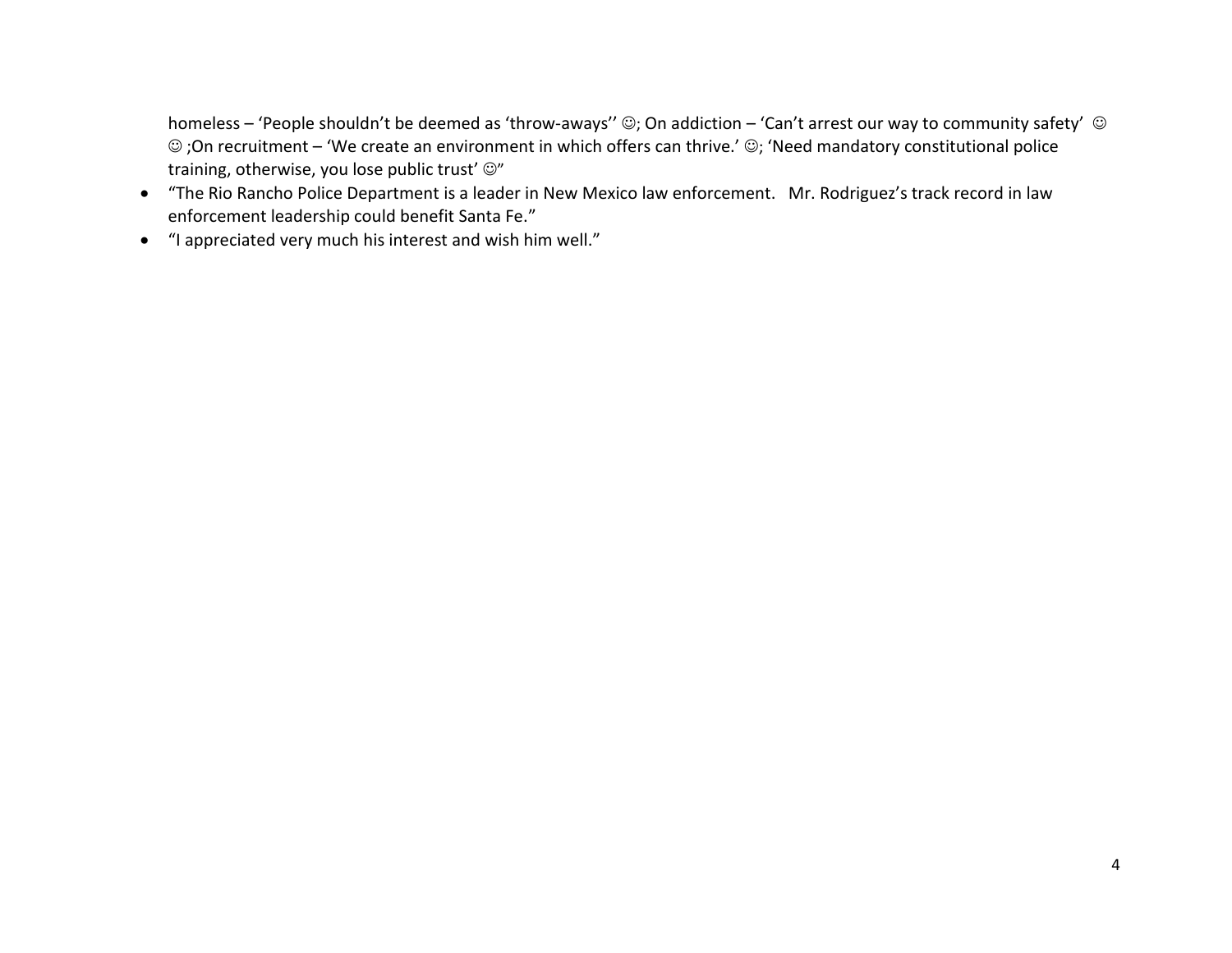# **PAUL JOYE**

| Category                                                                                                                                                                                                             | Above<br>Average | Average        | <b>Below</b><br>Average |
|----------------------------------------------------------------------------------------------------------------------------------------------------------------------------------------------------------------------|------------------|----------------|-------------------------|
| <b>Educational Background:</b> Candidate has the appropriate educational<br>qualifications and training for the position of Police Chief.                                                                            | $\overline{2}$   | 8              |                         |
| Prior Work Experience and Technical Qualifications: Candidate acquired skills<br>and qualifications through past work experiences and has the technical skills<br>necessary for the position.                        | 8                | $\overline{2}$ |                         |
| Verbal Communication: Candidate demonstrates effective communication<br>skills during the dialogue session.                                                                                                          | 4                | 5              | 1                       |
| Research, Understanding and Initiative: Candidate demonstrates they have<br>taken initiative to research and understand the demands and complexities of<br>the position, the department, the city and our community. | 8                | 1              | 1                       |
| Teambuilding/Interpersonal Skills: Candidate demonstrated, through his or her<br>responses, good teambuilding/interpersonal skills.                                                                                  | 8                | $\overline{2}$ |                         |
| Overall Impression: Final overall impression of the candidate.                                                                                                                                                       | 6                | 4              |                         |
| <b>TOTALS FOR EACH COLUMN</b>                                                                                                                                                                                        | 36               | 22             |                         |

**Please share any thoughts, comments, concerns, and things you liked and disliked about the candidate and anything you believe is helpful in selecting the next Police Chief.** 

 "Chief Joye is a good candidate for SFPD chief. His interview was not as strong as some of the other interviews. He did not seem to have a thought-out plan for how he will bring change and innovation to the job. However, the morale at SFPD seems to be up; he is well-liked and respected. He does understand the inner workings of the department and could improve the overall direction of SFPD."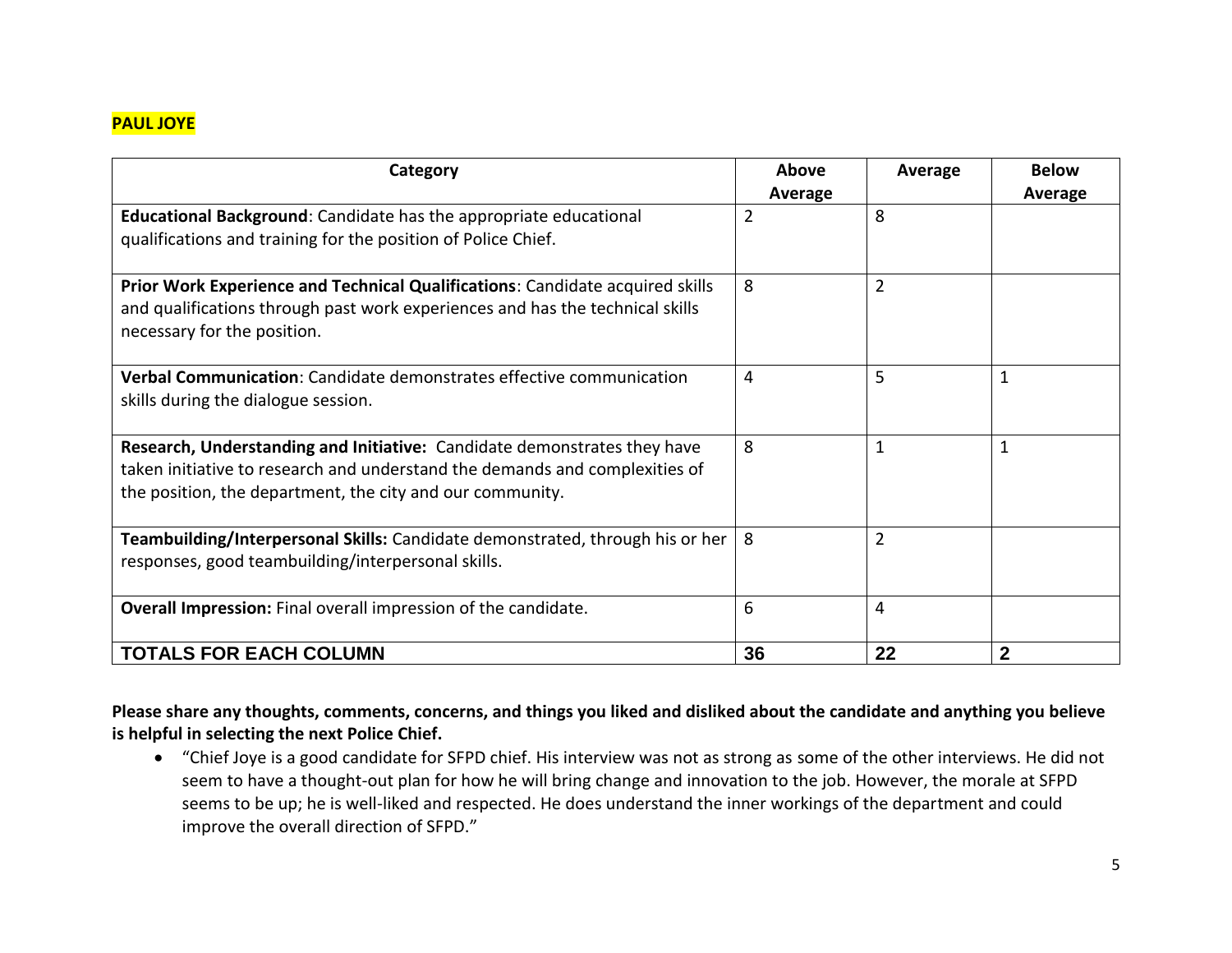- "Mr. Joye knows the department well, gave very good answers, wants to think outside the box to move the department forward for Santa Fe. I was impressed with his approach as Interim and has a vision."
- "Disliked that applicant did not submit resume or cover letter; made me wonder whether he thinks he is a shoe-in for the position."
- "Interim Chief Joye is knowledgeable about the current issues facing SFPD. He has worked at many levels of the police department since 2019. He knows the force and is articulate about changes needed to address recruiting, retention and training issues within the force. He lives in Santa Fe County, which is a strength. He is loyal and cares deeply about the department. He also knows and understands Santa Fe. Interim Chief Joye has been serving in the position as the Interim Chief and has maintained stability of the department. He feels that he has good insight into changes needed but cannot make them as the Interim Chief. He looks forward to the opportunity to move forward early in his tenure in the position in the areas of recruiting, retention and training. His vision includes engaging youth in becoming interested in a law enforcement career. He has a strong interest in the health and well-being of the workforce. He has a calm demeanor and has strong communication skills."
- "Wants to be chief in the community where he lives, works, and has served for 15+ years. Is not the career chief of wanting to be chief anywhere that will hire him."
- "Liked that he worked up in the ranks here and was selected to serve in the interim; so he has earned the trust of whoever selected him. Liked his interest in technology. I didn't like that he submitted only the application form; didn't go above and beyond the minimum requirement with a resume and cover letter; I expect someone applying for the top job to go above and beyond. He talked too much and too fast and seemed more focused on projecting his personality on us than about really being still and listening. The answer about coverage of newer areas in SF was OK, but not very convincing."
- "I was disappointed in this candidate's lack of cover letter and resume. It felt presumptuous and slightly disrespectful. I am concerned that this attitude of providing the "bare minimum" may be indicative of a larger approach to the work. I also hoped for more vision for community dialogue and engagement from someone that holds the current interim position but did not get a sense that real though had been put into it."
- "I would have appreciated a Letter of Interest from this candidate. I also would have liked him to share more about why he wants the job. Still, his decision to apply speaks into his intentionality. In reality, no other candidate we met with knows the job like him. So, in turn he is the one with the most realistic outlook of what the job entails and he seems to be committed to it for the long run. I also trust that he was the commander chosen to become our Interim Chief, so he must possess what it takes for our police department to move forward. There is a certain predictability about him for the current police officers, which has both a positive and a negative side to it. That, in my opinion, is something to be taken under consideration if continuity is an objective, after the dramatic turnover we have had with our Chief of Police tenures.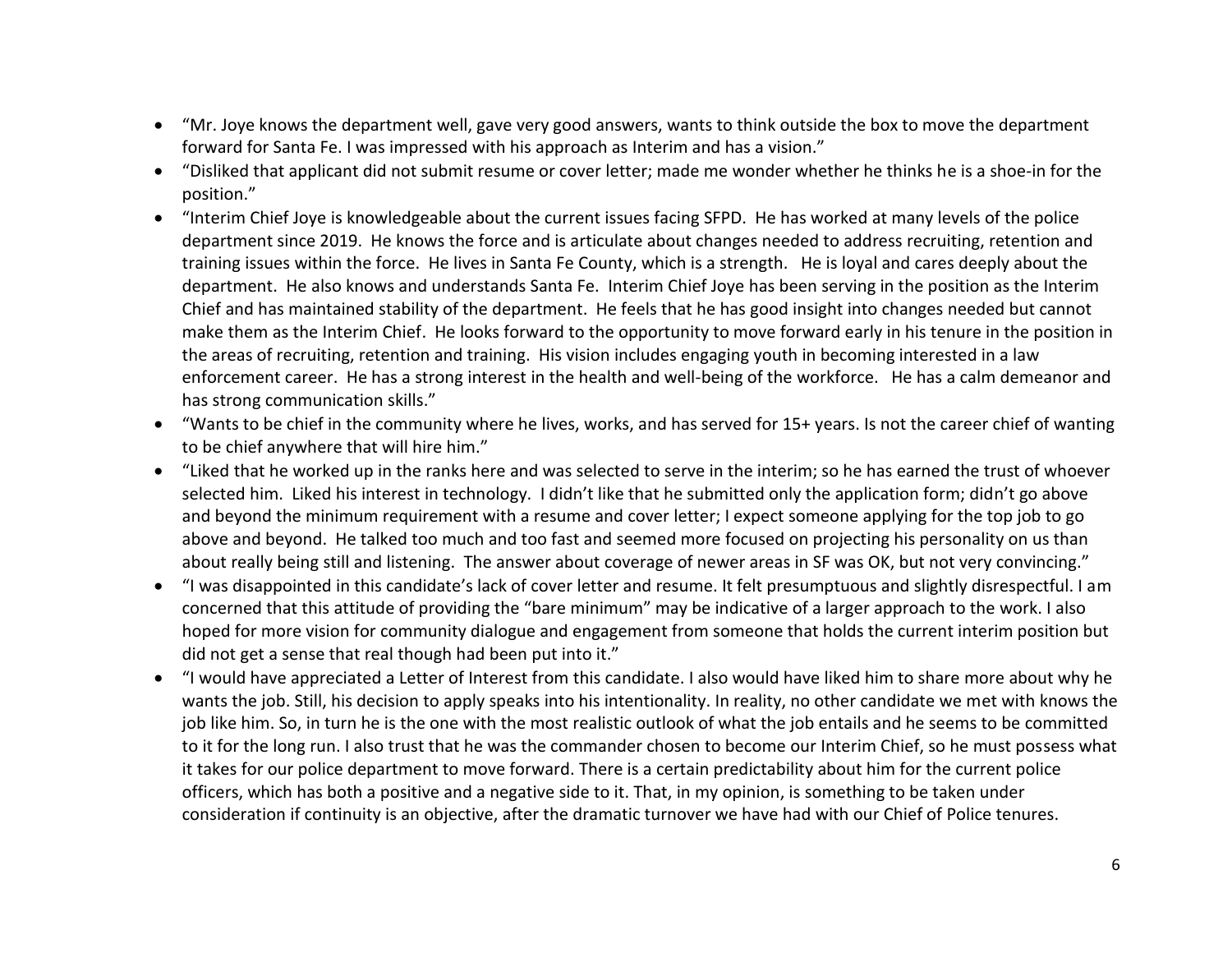He has shared with us that he knows what is not working right now, and that he knows how to approach it as a leader that the department will follow. He expressed being confident on what he knows and the fact that he would come from that knowledge as the long-term leader. I also appreciated him sharing that by nature he is a professional that likes to be surrounded by people with new ideas. He said that it is like "Christmas to him". He communicates well, and in my firsthand experience as a commander with our police department, he is very capable to staying calm and listens well. He spoke about one way he would approach current challenges: reintroducing programs/ideas that have worked well in the past. That historical knowledge he has can be very useful to meet the needs of the department and would not need to be totally reinvented. He is known by many professionals in the community and has worked well with various entities that our Chief would have to have strong collaborations with. His learning curve would be drastically different (less) than the rest of the candidates we met with. He likes to think and work with technology which is very relevant for the time we live in. His spoke about how important it is that everyone, no matter where they come from, should feel safe in our city. This is a 'must have' principal, in my opinion, for the role of Chief. And I believe he is authentic when we speak about diversion approaches to crimes that are intertwined with mental health, recovery and social justice issues. That is fundamental for the time we live in as well."

 "I thought it demonstrated a slight lack of interest that the candidate did not submit a cover letter and only the generic application. The candidates response to best helping Santa Fe's Youth was very general being that they have been interim."

### **Please share anything about this candidate that you believe requires additional scrutiny, that we should inquire more about or that we should ask.**

- "How will your tenure differ from previous Chief of Police? What did Former Chief Andrew Padilla do well? What did he do poorly?"
- "Given that Chief Joye has been serving on an Interim basis, he is known to the force and to those who interact and work with the Department. If Mr. Joye is not selected for the position, would he remain with the department and how would he manage that."
- "Any disciplinary actions in his employment and outcome of any hearings; nature of complaints or reprimands."
- "Recommend further interview on the basis of his current position."
- "I would recommend he is scheduled for a second interview to elaborate more on:
- "His leadership style now and how he would apply it to the role of Chief, if he was offered the job. What innovative approaches he would implement, if he was offered the job."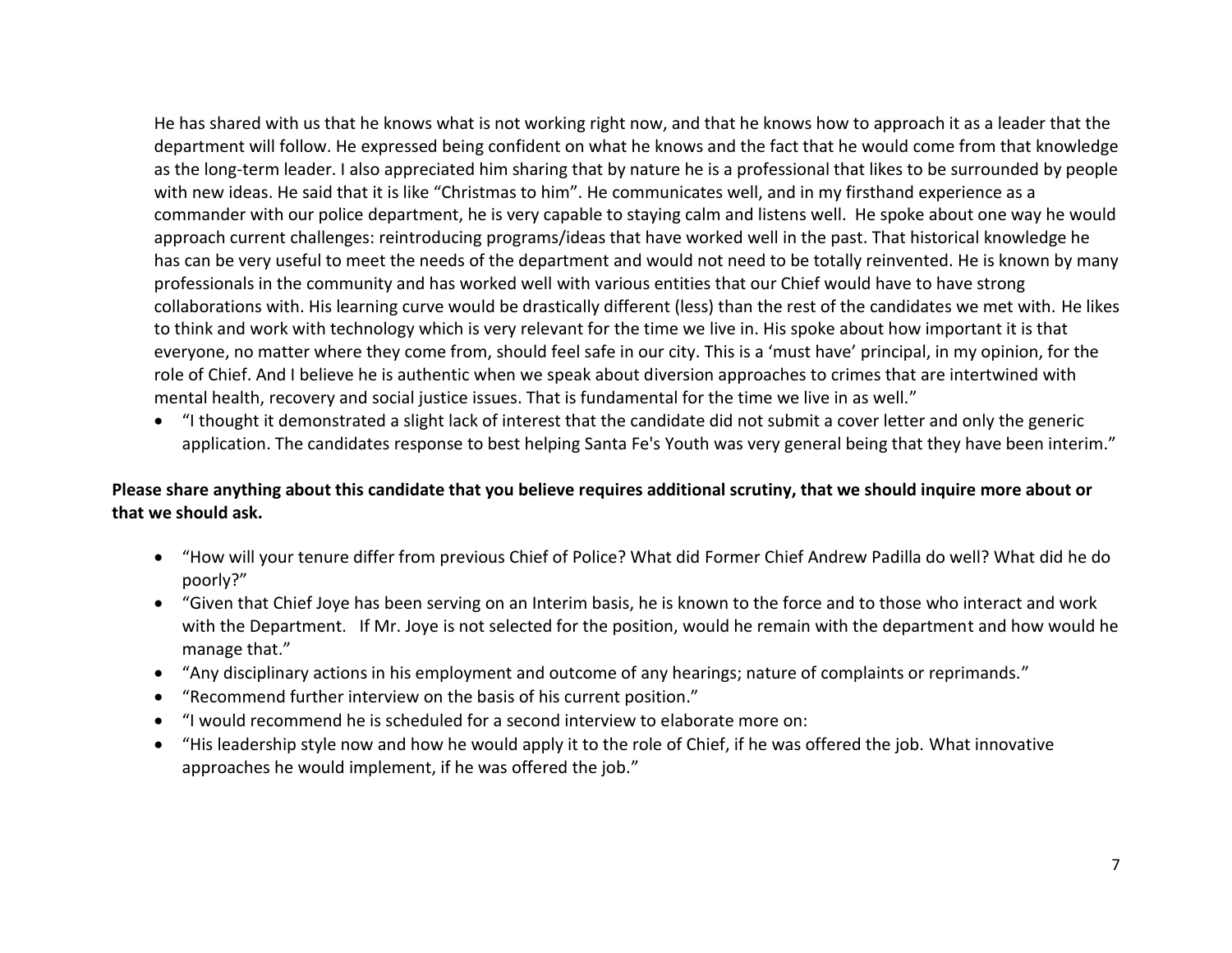- "Vague on vision, plans for future; seems unprepared  $\circledcirc$ "
- Interim Chief Joye demonstrates a good understanding of the importance of working with community partners.
- "I found him very likeable, but he seems to have moved up without this leadership position as a goal. Often good officers are not always good as the CEO/top leader in any organization. I'm concerned about the internal strength and sustainable value of this candidate. He is in my top 3 because of the confidence placed in him by those who know him better to serve as Interim Chief, but not on his own merit based on our discussion with him."
- "He is one of my three choices for our next Chief of Police."
- "I believe that when asked about the obelisk the candidate's response was very candid and provided an alternate lens to the situation I had not seen. The candidate showed qualities of innovation when describing the potential of a police officer substitute teacher program which would potentially build trust between the department and our community."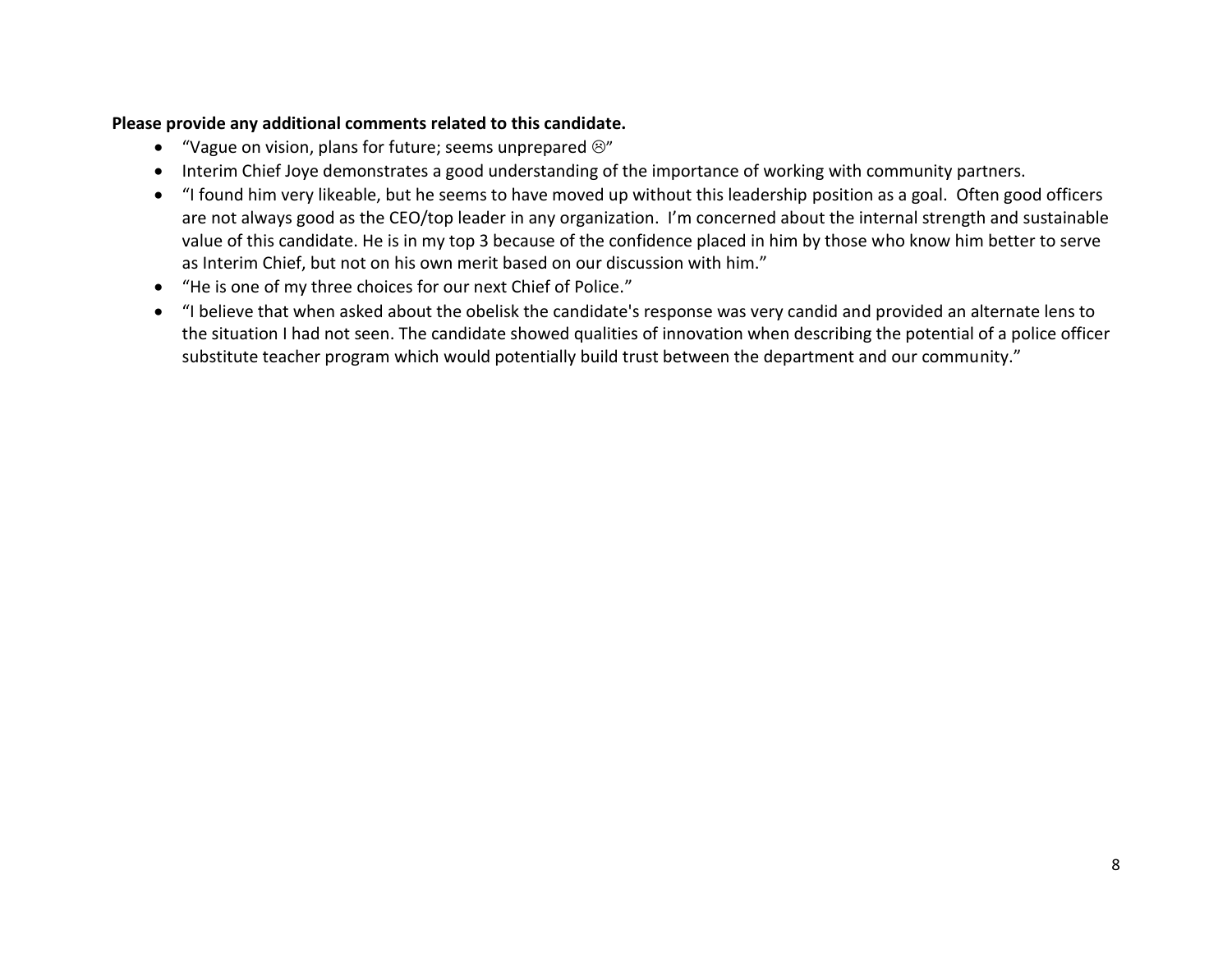# **FRANK RODRIGUEZ**

| Category                                                                                                                                                                                                                                                                                                                 | Above<br>Average | Average | <b>Below</b><br>Average |
|--------------------------------------------------------------------------------------------------------------------------------------------------------------------------------------------------------------------------------------------------------------------------------------------------------------------------|------------------|---------|-------------------------|
| Educational Background: Candidate has the appropriate educational<br>qualifications and training for the position of Police Chief.                                                                                                                                                                                       | 10               |         |                         |
| Prior Work Experience and Technical Qualifications: Candidate acquired skills<br>and qualifications through past work experiences and has the technical skills<br>necessary for the position.                                                                                                                            | 8                | 2       |                         |
| Verbal Communication: Candidate demonstrates effective communication<br>skills during the dialogue session.                                                                                                                                                                                                              | 6                | 3       | $\mathbf 1$             |
| Research, Understanding and Initiative: Candidate demonstrates they have<br>taken initiative to research and understand the demands and complexities of<br>the position, the department, the city and our community. [ONE PERSON<br>CHECKED BOTH "ABOVE" AND "AVERAGE" SO THAT RESPONSE IS OMITTED FOR<br>THIS CATEGORY] | 4                | 5       |                         |
| Teambuilding/Interpersonal Skills: Candidate demonstrated, through his or her<br>responses, good teambuilding/interpersonal skills.                                                                                                                                                                                      | $\overline{2}$   | 7       | $\mathbf{1}$            |
| Overall Impression: Final overall impression of the candidate. [ONE PERSON<br>CHECKED BOTH "ABOVE" AND "AVERAGE" SO THAT RESPONSE IS OMITTED FOR<br>THIS CATEGORY                                                                                                                                                        | 5                | 3       | $\mathbf{1}$            |
| <b>TOTALS FOR EACH COLUMN</b>                                                                                                                                                                                                                                                                                            | 35               | 20      | 3                       |

**Please share any thoughts, comments, concerns, and things you liked and disliked about the candidate and anything you believe is helpful in selecting the next Police Chief.**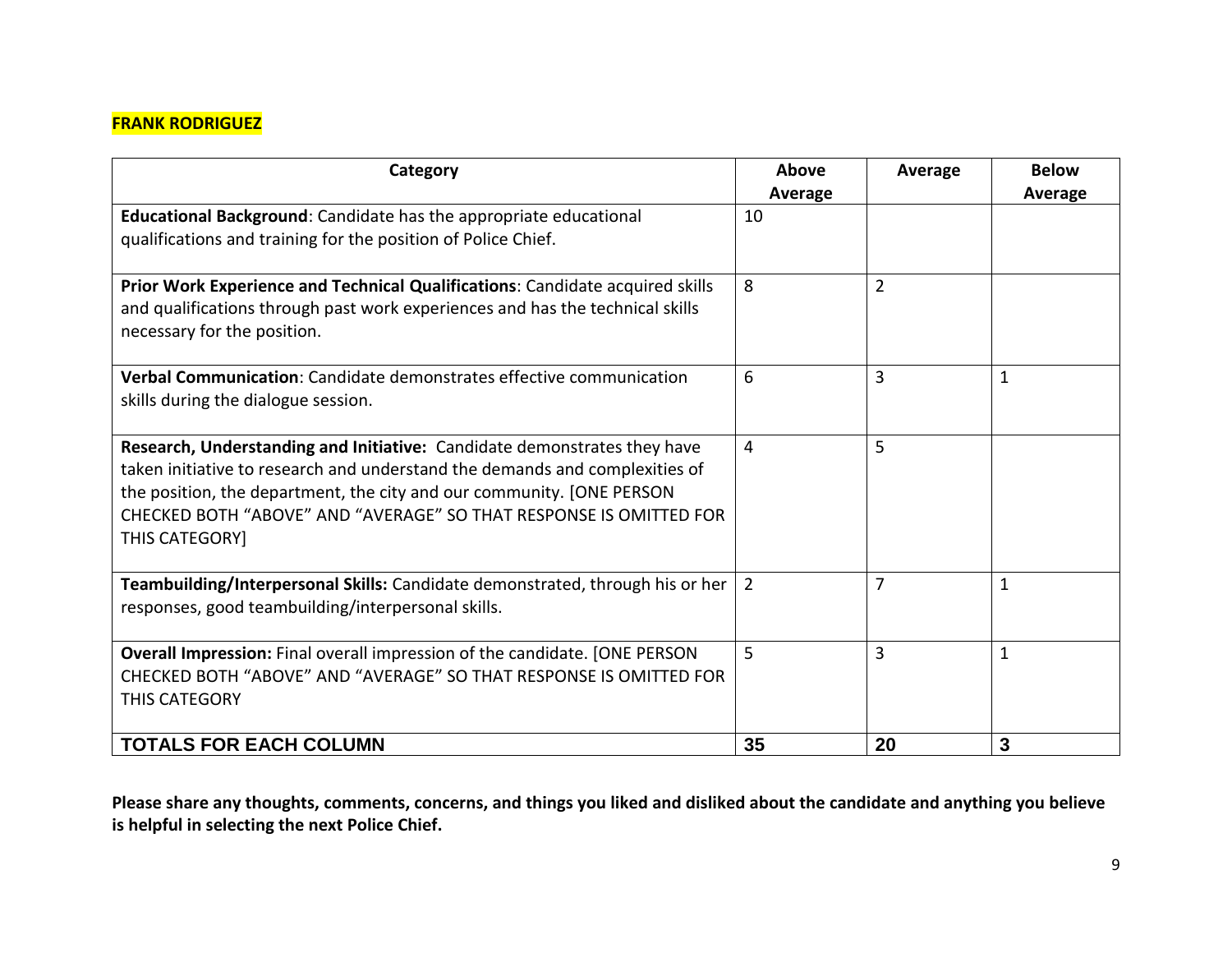- "F. Rodriguez is clearly well-qualified. However, his interview indicated a "my way or the highway" attitude which would not work well in SFPD."
- "Mr. Rodriquez is a very well educated, has the experience. I just felt he was not giving the answers fully. Almost like what he thought we wanted to hear. Also the impression of it would be my way or the highway."
- "Concerned that rigid demeanor and communication might undermine success with officers and within community. On the other hand, candidate's military background lends itself to integrity and, as he stated in the interview, accountability (something that a lot of police officers have serious issues with!)"
- Mr. Rodriguez grew up in Oakland, California. Mr. Rodriguez currently lives in North Carolina but is familiar with New Mexico having been stationed at Kirtland AFB in Albuquerque while serving in the US Army and having spent time in Santa Fe. He has extensive experience in law enforcement having served in a range of positions giving him a broad base of experience and expertise. Mr. Rodriguez holds a Master's degree. Mr. Rodriguez is knowledgeable and articulate about behavioral health issues and homelessness. He has strong communication skills. He also demonstrates community involvement having worked with youth in a mentoring, serving on various boards and coaching.
- "Career chief, wanting to be chief anywhere?"
- "He is a very strong candidate; rock solid. Excellent listening and speaking skills. Well prepared for our meeting; looked us up. Took notes during the discussion. Supports community engagement, input from stakeholders. "Get out of the vehicle" and meet business owners and community members. Supports use of technology. Spoke of clear standard of conduct and equal handling of infractions; order and discipline with consistency; sensitive to morale erosion if leadership is inconsistent. Came across as strong and kind and a very competent leader who can be depended upon to do the right thing."
- "I appreciated that candidate indicated that he had researched Santa Fe and organizations represented on the interview. His work background as a teacher and EMT and his educational background in science and international relations make me feel like will have more of a well rounded approach to the position than any other candidate interviewed. Whereas he does not have direct connections with Santa Fe or our unique culture, I got the impression that he would be willing to learn and adapt."
- "This candidate provided a very robust and overall qualified application, particularly his Letter of Interest, which touched on professional and also personal goals. His professional trajectory is very comprehensive, both from the standpoint of law enforcement and also the comprehensive education he has received. He made a point to let us know that his previous military experience has not molded him into a professional that can't think out of the military training mindset, and that he knows the difference between military and police work quite well. His multicultural background, being bilingual and raised by an immigrant family, has given him his own life experiences that are palpable while listening to his approaches and arguments to safety and social justice. His cultural competency, at that level, is higher than most of the candidates we met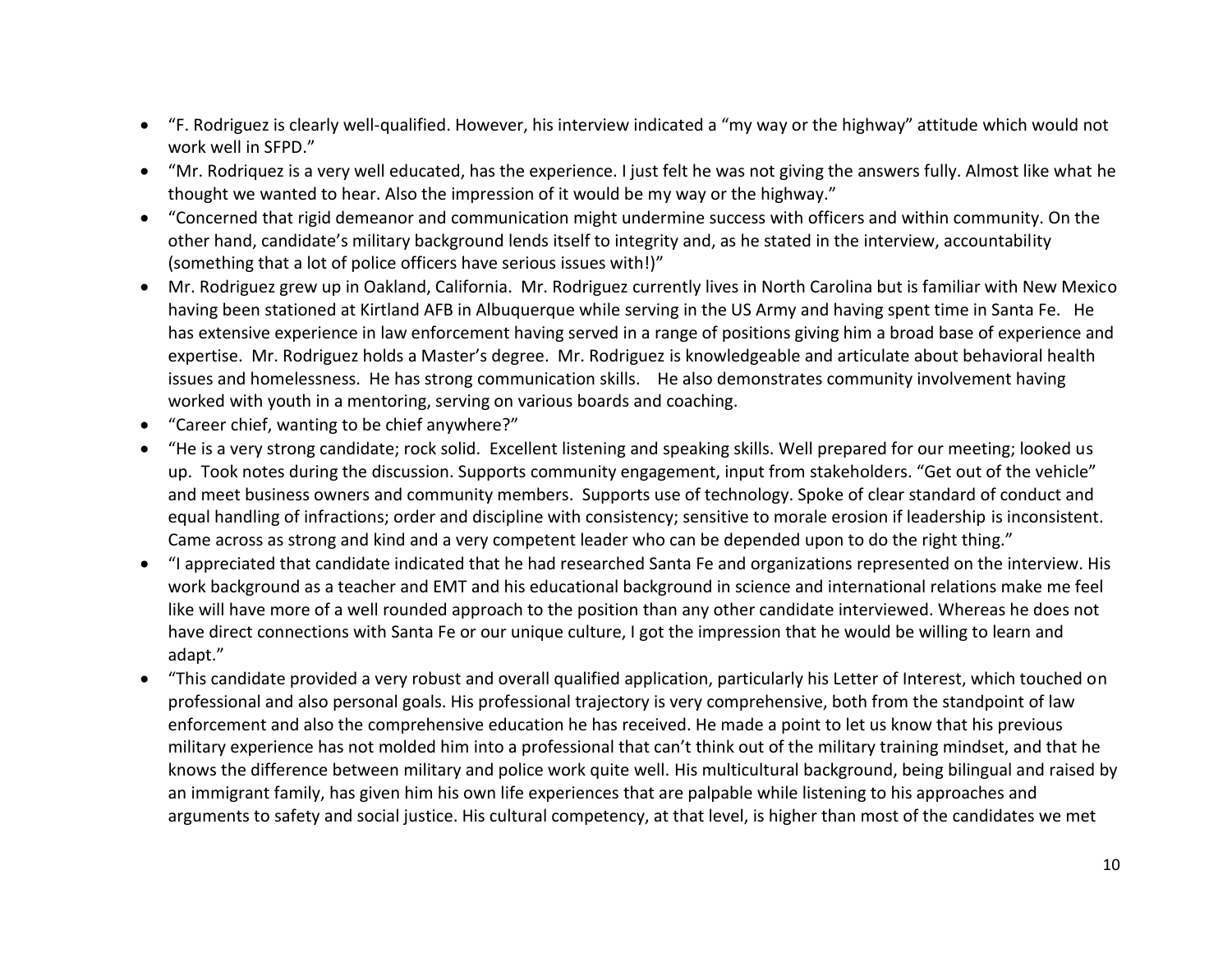with. He is very good at developing rapport. He was very articulate when he was presenting the various professional qualifications he possesses. I felt I was in the presence of a professional I would want to hear more from. He seems like a professional with whom I would be very interested to work with because of the diverse set of skills he brings to the job and what he related as the bases of his leadership style. I am not sure if he would make Santa Fe his home in the long run. That is something he can only imagine from his visits, which is very different that having the experience of living in Santa Fe. There are some questions marks there I do not know how they may play out. He would bring a very comprehensive set of approaches to our police department. I also believe he would have a collaborative approach with the entities he would have to work with in our communities. I think he would be a good listener to them. He prepared himself by reading about those of us who he met with, and about the work we do. He did his "homework".

 "A lot of the candidates approach to serving the youth community was largely based in being a role model for possible recruitment. Although our youth are our future they not just our future police officers and I believe that heavy police presence based in recruitment at schools can be overwhelming for some especially in recent times."

### **Please share anything about this candidate that you believe requires additional scrutiny, that we should inquire more about or that we should ask.**

- "Mr. Rodriguez would begin in the position by listening and getting to know people. He identifies a range of strategies for engaging the workforce such as the need for face-to-face (vs. email) interactions, bringing food treats to the team, and the need for collective strategies, it would be helpful to know more about the specific strategies for bringing stability to the police force, addressing recruitment and retention and creating a positive work environment. It would be helpful to better understand his philosophy and approach to policing. He said that policing should be built on 'trust and authenticity.' Having a more in-depth discussion with him on his philosophy and approach would be helpful."
- "Any disciplinary actions in his employment and outcome of any hearings; nature of complaints or reprimands."
- "I appreciated that candidate indicated that he had researched Santa Fe and organizations represented on the interview. His work background as a teacher and EMT and his educational background in science and international relations make me feel like will have more of a well rounded approach to the position than any other candidate interviewed. Whereas he does not have direct connections with Santa Fe or our unique culture, I got the impression that he would be willing to learn and adapt."
- "I would recommend he is scheduled for a second interview to elaborate more on: -His leadership style now and how he would apply it to the role of Chief if he was offered the job. -What innovative approaches he would implement if he was offered the job.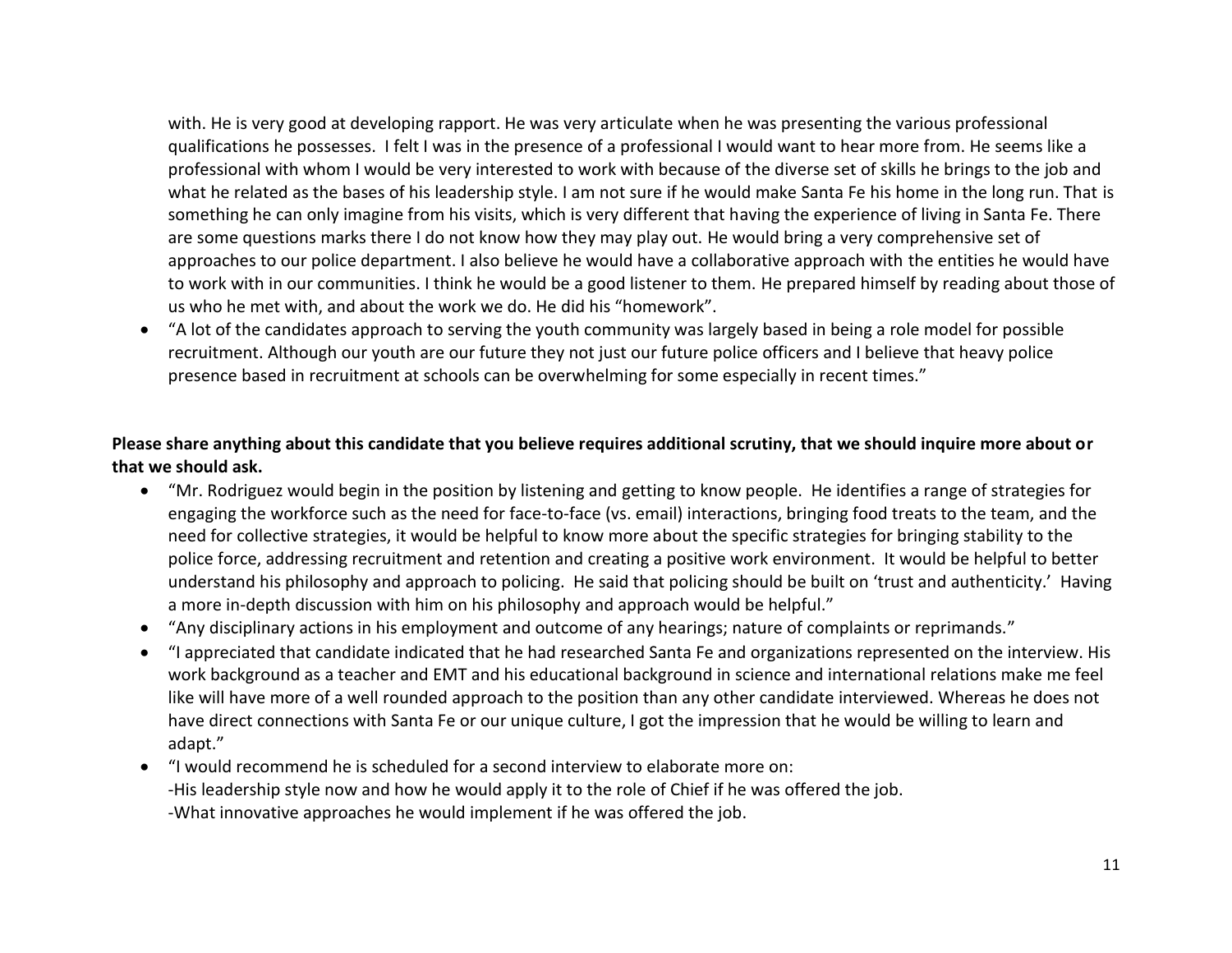- "Military background; 1<sup>st</sup> Generation Mexican America, fluent in Spanish ©; 'Police are ambassadors. Trust is built on integrity and accountability'  $\circledcirc \circledcirc$ ; Quoted Maya Angelou! – 'People remember how you make them feel.' Officers must be trained on that.  $\mathbb{O}^n$
- "Mr. Rodriguez likes Santa Fe very much and it seems he would life in Santa Fe if he were chosen for the position. This should be clarified."
- "I really liked and respected this man. I felt he would easily settle into Santa Fe and serve us well. He demonstrated sincere interest in our community and the ability to relate to each of us on the panel and really listen to our questions and concerns. He is in my #1 candidate to advance for further interviews."
- "Recommend further interview."
- "He is one of my three choices for our next Chief of Police."
- "This candidate was definitely the best out of state candidate and I believe they would have the easiest time transitioning into the role of police chief."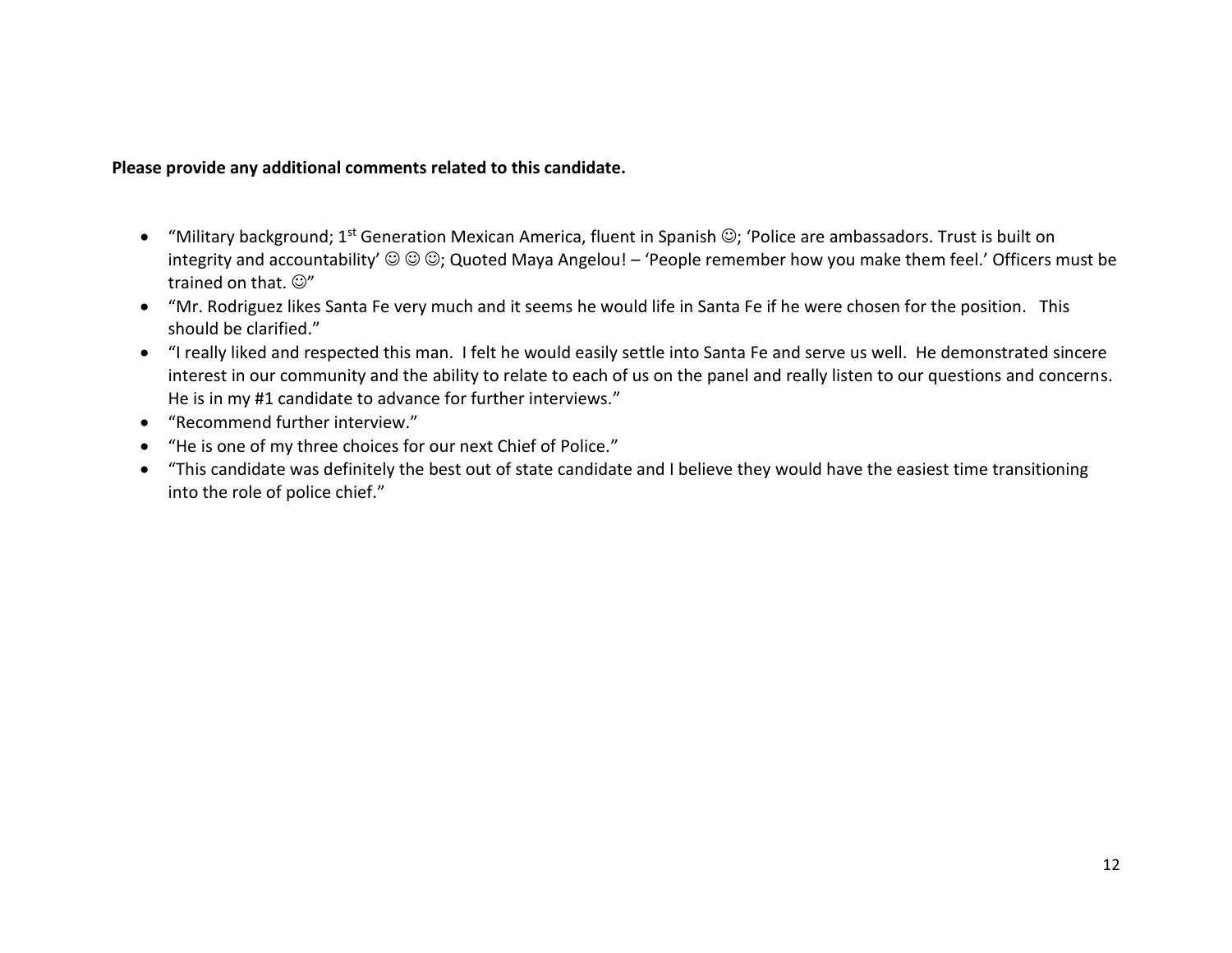# **SCOTT EBNER**

| Category                                                                                                                                                                                                             | Above<br>Average | Average        | <b>Below</b><br>Average |
|----------------------------------------------------------------------------------------------------------------------------------------------------------------------------------------------------------------------|------------------|----------------|-------------------------|
| <b>Educational Background:</b> Candidate has the appropriate educational<br>qualifications and training for the position of Police Chief.                                                                            | 8                | $\overline{2}$ |                         |
| Prior Work Experience and Technical Qualifications: Candidate acquired skills<br>and qualifications through past work experiences and has the technical skills<br>necessary for the position.                        | 8                | $\overline{2}$ |                         |
| Verbal Communication: Candidate demonstrates effective communication<br>skills during the dialogue session.                                                                                                          | 7                | $\overline{2}$ | 1                       |
| Research, Understanding and Initiative: Candidate demonstrates they have<br>taken initiative to research and understand the demands and complexities of<br>the position, the department, the city and our community. | 3                | $\mathbf{1}$   | 6                       |
| Teambuilding/Interpersonal Skills: Candidate demonstrated, through his or her<br>responses, good teambuilding/interpersonal skills.                                                                                  | 3                | 7              |                         |
| Overall Impression: Final overall impression of the candidate.                                                                                                                                                       | 5                | 5              |                         |
| <b>TOTALS FOR EACH COLUMN</b>                                                                                                                                                                                        | 34               | 19             |                         |

**Please share any thoughts, comments, concerns, and things you liked and disliked about the candidate and anything you believe is helpful in selecting the next Police Chief.**

- Mr. Ebner gave an excellent interview. His qualifications and education were very impressive. He would be a great chief for SFPD.
- Mr.Ebner did a very good interview, has everything to be a Police Chief, I liked his approach and gave through answers. My only concern is if his long range plan of moving to Santa Fe.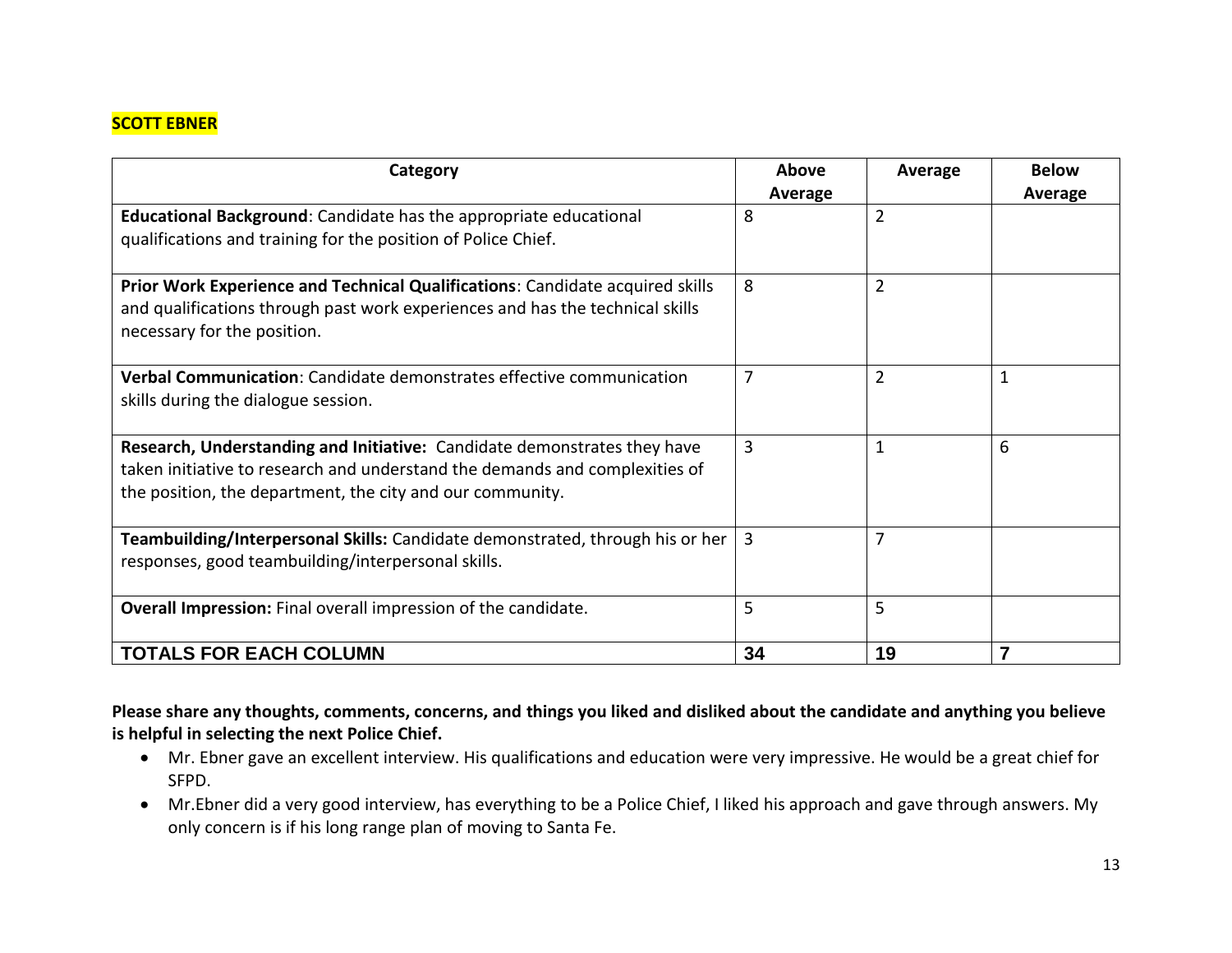- Oversaw training of all sworn & civilian officers in ethics, de-escation and use of Force  $\odot$
- Mr. Ebner has an extensive background in law enforcement primarily at the state police level having held numerous leadership positions providing a range of experiences and expertise. He has strong educational credentials including a Master's degree in Human Resources, directly relevant to the skills needed for the position. He also has extensive related advanced training beyond his education. He articulates a strong vision for recruiting, retaining and supporting the police force with demonstrated expertise in doing so. He has a professional development focus incentivizing advanced training and further education. He believes in "building people up." He seems approachable, engaging and demonstrates excellent communication skills.
- Candidate is extremely qualified. Appeared to want to work with the people in the community and take input from others.
- Big concern that he knows very little about our community and culture; one day spent in SF. Liked that he has personally experienced homelessness and seems to have humility and concern for those in most need. Liked his interest in technology and data and information sharing. Liked his concept of community policing; people knowing "their officer".
- Candidate's responses felt boiler plate and uninspired. His answers to a couple questions even felt a bit condescending.
- I rated this candidate average on three categories based on the way he compares with my first three choices of candidates, however his verbal communication skills where above average. And also his resume is impressive. He was consistent with the intent of his Letter of Interest when he elaborated on innovative approaches, he is professionally experienced with, that he would contribute to our PD. He did not share in my opinion enough about why Santa Fe and the job are ideal for him. Only that a Chief's position is what he wants. So, I was left with questions about if Santa Fe and our PD will be a good fit with him. He did not answer the questions we asked him about how being here may be something that would contribute to his personal life. I wanted to see what he may need personally aside from being a chief of police so I could understand if if this is a good fit for him. His communications skills are very good. He is attentive and polite. He thanked us for our work and service. That is a good quality that also shows how he can be present and connected with his audience. He is organized and he elaborates his arguments well. His cultural background and demographic make up will be less representative of the community he would be serving as our Chief in addition to not have lived here before, which makes him by comparison not as a good a fit as other candidates we met with. At one point he said that for him to learn about our community, he would meet with community members, and he would let them know that he would be "receptive" to what they have to say. I think that the word he used was to me less competent culturally speaking than I would hope for our next Chief to be. Being receptive is a lower standard that it may be needed to build trust with those who would know a lot more than him about our community needs. He gave a few examples of what he could bring to our PD that may be innovative. I think he is the one candidate that offered more about that particular question. I am just not sure that precisely those innovative approaches he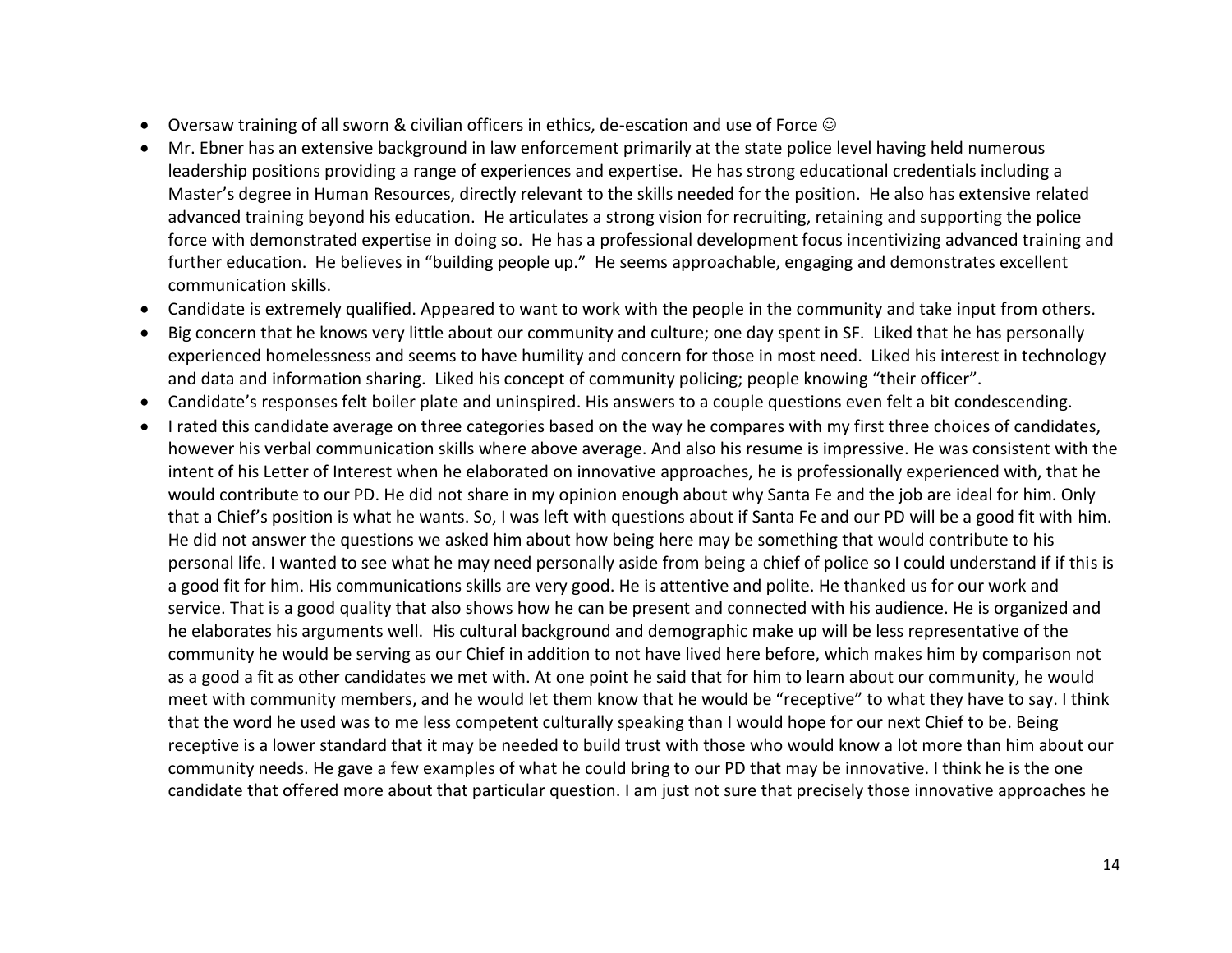spoke about would be a good fit to our police department. Basically, I go back to the same question: his lesser fitness to our PD and our community than other candidates we met with.

- The candidate disclosed that they had only really spent a day in Santa Fe. I believe that someone that is ill-informed on the uniqueness and complexity of a community will likely find it difficult to transition in. Additionally the candidate did not do the sufficient research into our community they are planning to join and serve. Overall I think these factors could be potentially damaging to the stability our city and police department seeks.
- $\bullet$

**Please share anything about this candidate that you believe requires additional scrutiny, that we should inquire more about or that we should ask.**

- Please inquire more into his plans to live in and/or retire in Santa Fe. There is a concern that he is interested in the position to move here for retirement.
- Need to ask about lawsuits in NJ for alleged civil rights violations; also, how do we know if he is hired if he will like SF and stay here?
- He currently lives in New Jersey and has an interest in moving to Santa Fe. He states that he likes Santa Fe very much but does not know very much about it. Further exploring how Mr. Ebner would integrate himself into a new community should be explored.
- Any disciplinary actions in his employment and outcome of any hearings; nature of complaints or reprimands.
- I would not recommend him for a second interview.
- If this candidate is selected as a finalist an additional question could be "How do you plan to translate your out of state experience in New Jersey to best serve our community?"

- "I got my Masters Degree in Human Resources the greatest resource a police department has" (3); On homeless "As a boy, my family was homeless for a year. We needed help, not prison."  $\odot \odot$ ; Director of multi-agency taskforce to address opioid crisis; Director NJ Gun Crime Initiative to assist in investigation of gun crimes
- Career chief, wanting to be chief anywhere?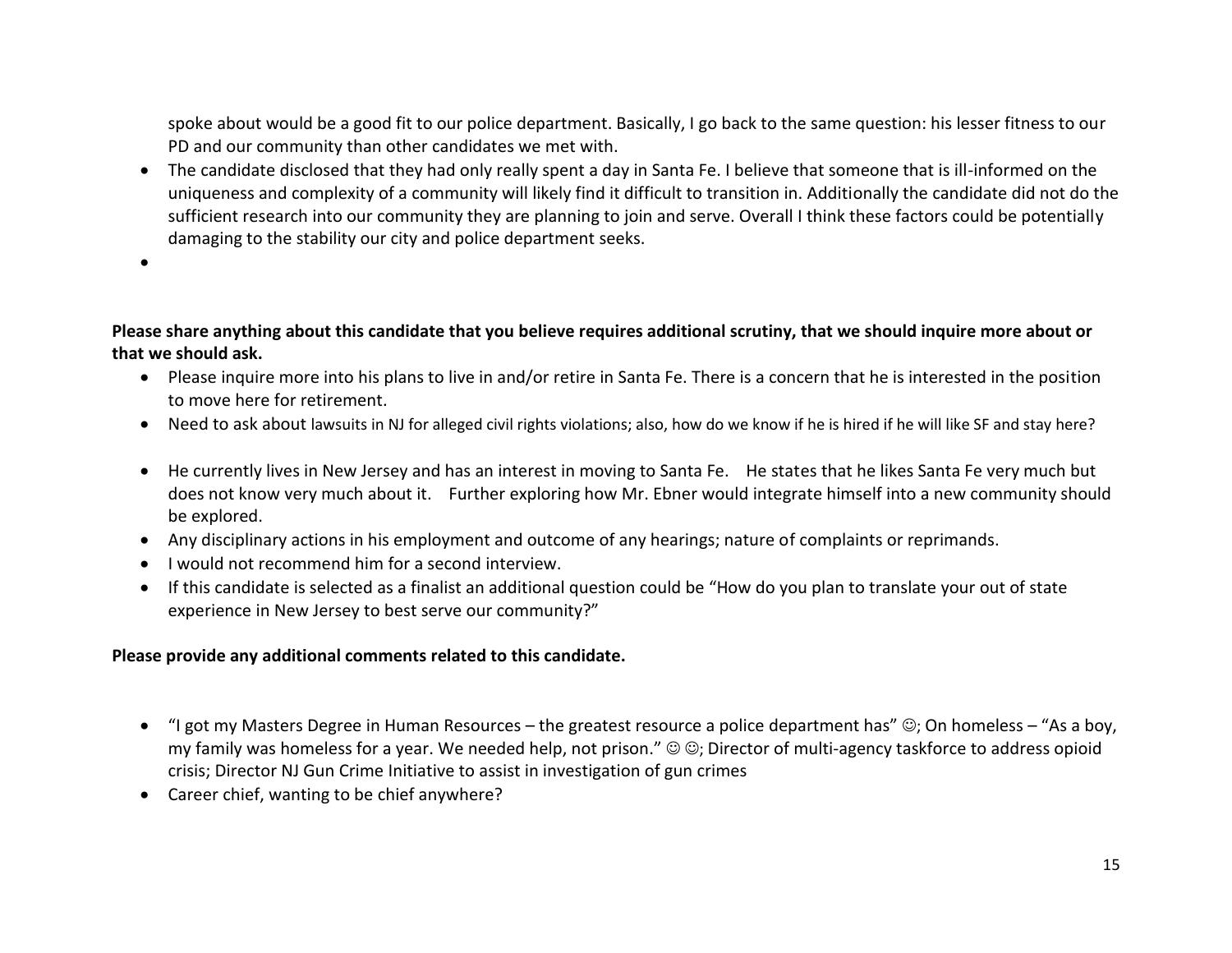- Most answers were based on past experience; very little sharing of his "vision" of leadership. I think this is the wrong guy for Santa Fe.
- Do not recommend further interview.
- I appreciated very much his interest for such an important position to us and wish him well.
- This candidate gave very generalized answers to the questions we asked, and when asked about how to best serve Santa Fe's Youth he responded something along the lines of sports and mentorship. While I think sports and mentorship is a vital aspect of Santa Fe's Youth community and culture this very general answer showed the candidates lack of research.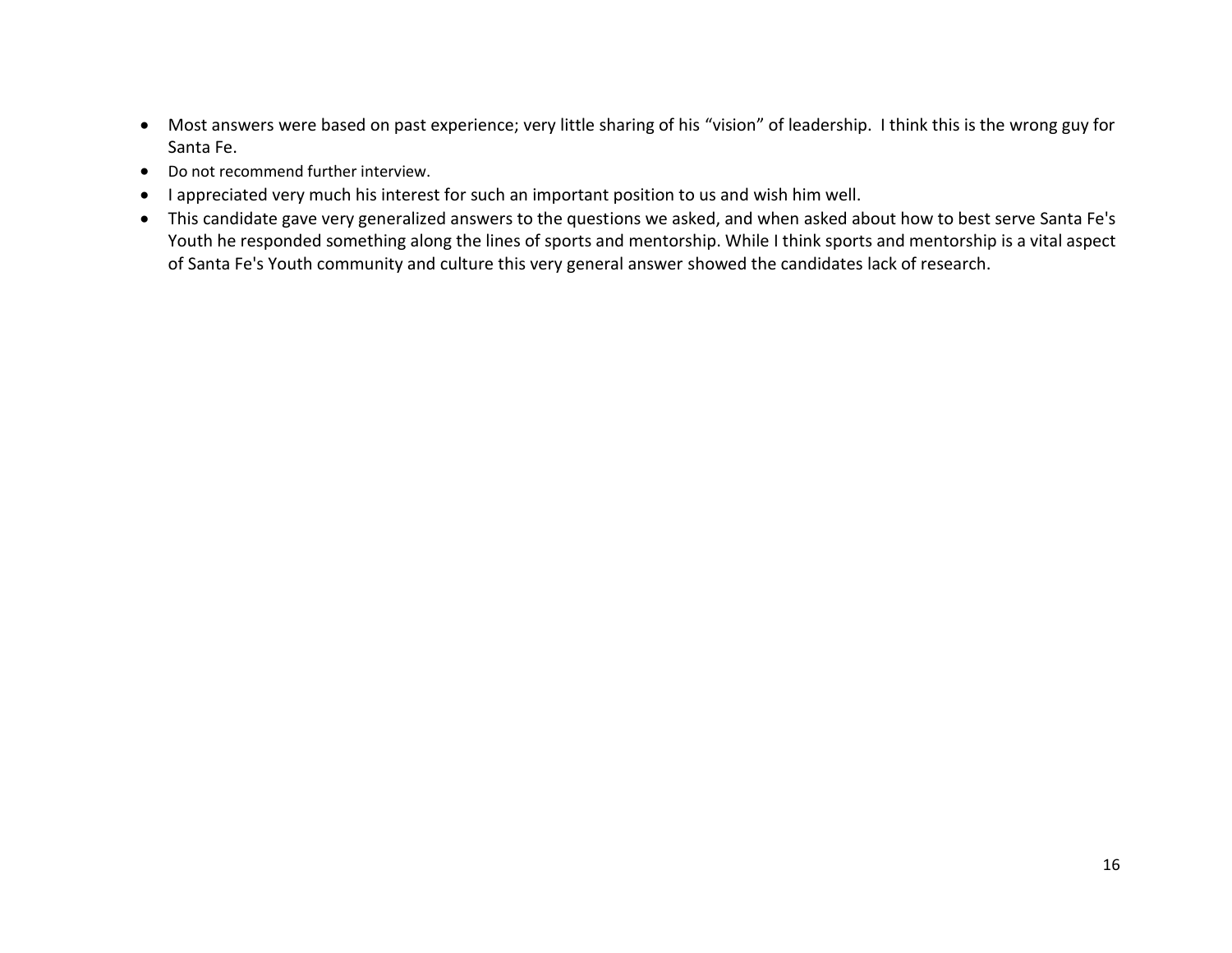# **MIZEL GARCIA**

| Category                                                                                                                                                                                                             | Above<br>Average | Average        | <b>Below</b><br>Average |
|----------------------------------------------------------------------------------------------------------------------------------------------------------------------------------------------------------------------|------------------|----------------|-------------------------|
| <b>Educational Background:</b> Candidate has the appropriate educational<br>qualifications and training for the position of Police Chief.                                                                            | 8                | $\overline{2}$ |                         |
| Prior Work Experience and Technical Qualifications: Candidate acquired skills<br>and qualifications through past work experiences and has the technical skills<br>necessary for the position.                        | 4                | 6              |                         |
| Verbal Communication: Candidate demonstrates effective communication<br>skills during the dialogue session.                                                                                                          | $\overline{7}$   | 3              |                         |
| Research, Understanding and Initiative: Candidate demonstrates they have<br>taken initiative to research and understand the demands and complexities of<br>the position, the department, the city and our community. | 3                | 7              |                         |
| Teambuilding/Interpersonal Skills: Candidate demonstrated, through his or her<br>responses, good teambuilding/interpersonal skills.                                                                                  | $\overline{3}$   | 7              |                         |
| <b>Overall Impression:</b> Final overall impression of the candidate. [ONE PERSON<br>CHECKED "ABOVE" AND "AVERAGE FOR THIS CATEGORY SO THEIR ANSWER<br><b>WAS OMITTED]</b>                                           | $\mathbf{1}$     | 8              |                         |
| <b>TOTALS FOR EACH COLUMN</b>                                                                                                                                                                                        | 26               | 33             |                         |

**Please share any thoughts, comments, concerns, and things you liked and disliked about the candidate and anything you believe is helpful in selecting the next Police Chief.**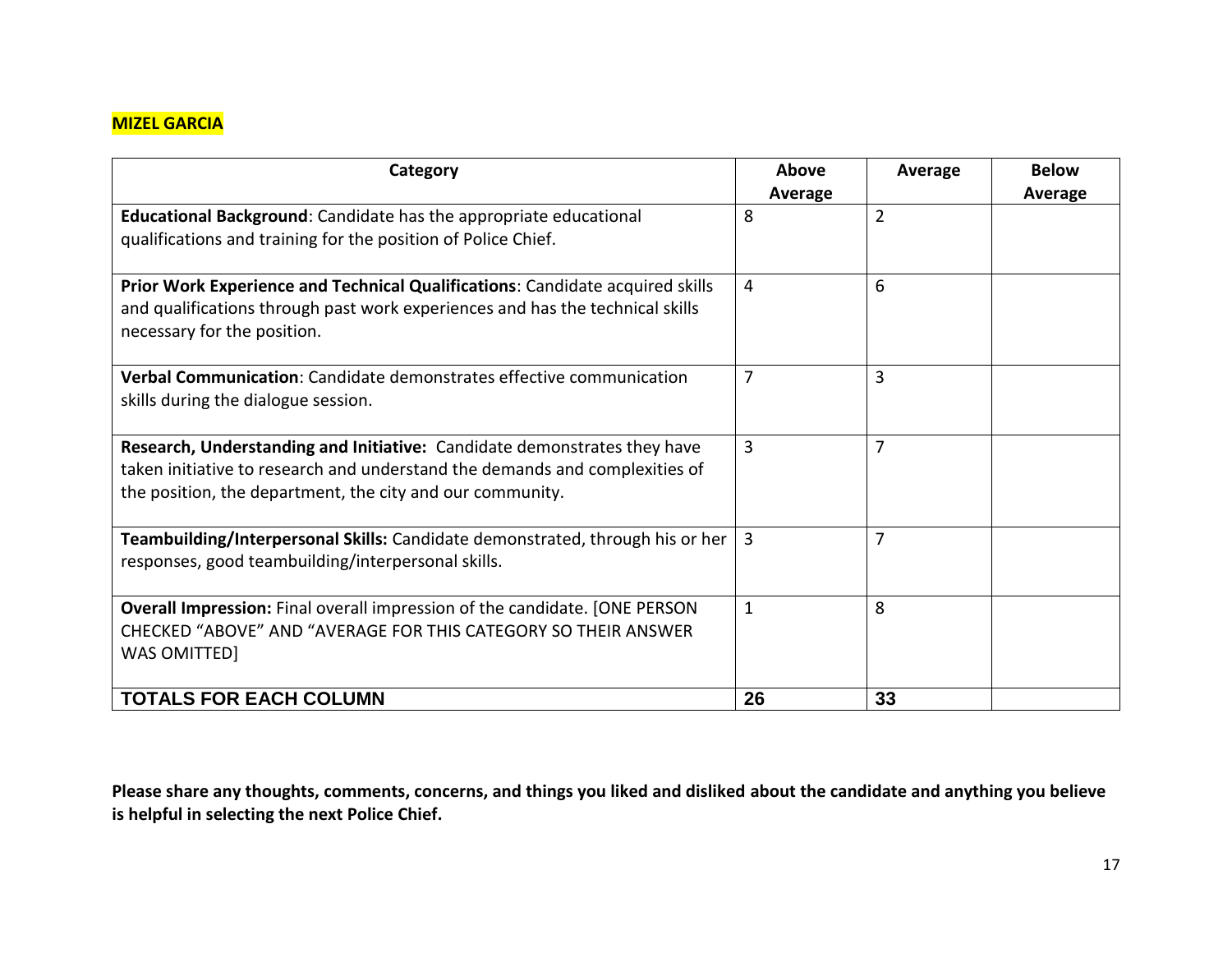- Mr. Garcia was very impressive. His qualifications and education were very impressive. He would be a great chief for SFPD. I did have concerns about his tenure at APD while it has been under the consent decree.
- Mr.Garcia is a well-educated man, well spoken, seemed to know Santa Fe. Just seem to have little enthusiasm for the position.
- Concerned on issues relating to Abq Police Department's use of force, and its failure to comply with minimum standards in this regard
- Mr. Garcia has an extensive background in law enforcement in Albuquerque. He is currently retired. Mr. Garcia demonstrates a passion for law enforcement. He has an interest in life-long learning with strong educational credentials including currently working on his PhD. He has held positions at various levels of law enforcement providing a range of related experience and expertise including in direct supervision and management. In terms of strategies for strengthening the police force, he believes that money is not the main motivator and was able to articulate strategies to help. He has expertise in behavioral health having served as an instructor and evaluator for crisis incidents.
- Bringing Albuquerque innovations to Santa Fe may not be an asset. Didn't like that he had more focus on violent crimes; less on minor offenses. Seemed weak on the nuances of sexual crimes and drug and mental health issues as contributing factors. Liked his interest in innovation related to homelessness. Liked his view of the relationships between public safety and public health. He has older kids and thinks he is in touch with youth; I doubted that.
- Candidate's experience from Albuquerque PD can be a plus or a minus given the issues facing that department, however during the interview he seemed open to learning and improving.
- The Letter of Interest submitted by this candidate addressed mostly his resume. It did not address his believes and his approaches on what he may think matters for the role of a Chief of Police, in general, and also particularly in our community. The candidate's educational background and prior experience are sufficient (so in my view average with the choices given to us for rating). I was more impressed at our meeting with him than what I extrapolated from his application on paper. In particular with his attention to how important it is to not revictimize victims and his believe on how a lack of awareness and training can lead a police officer to revictimize the victims. He seems to believe in the importance of education and training for police officers when it comes to interpersonal violence, some of the most devastating crimes in our community. He is bilingual and that is a good element for a Chief of Police in our community. I appreciate his approach on what he stated as "not quality arrests" like: not registering your dog or any other minor offenses… for instance. It contributes to my perception of him as a law enforcement officer that would make the right priorities on policing in our community. What impressed me most about his responses were his addressing homelessness and police response to it. He seems to recognize that public health and public safety are intertwined. That is a good principle to have as a Police Chief, in my opinion. I believed him when he spoke at times about wanting to learn from us or talk with us pertaining to community issues. That is an important quality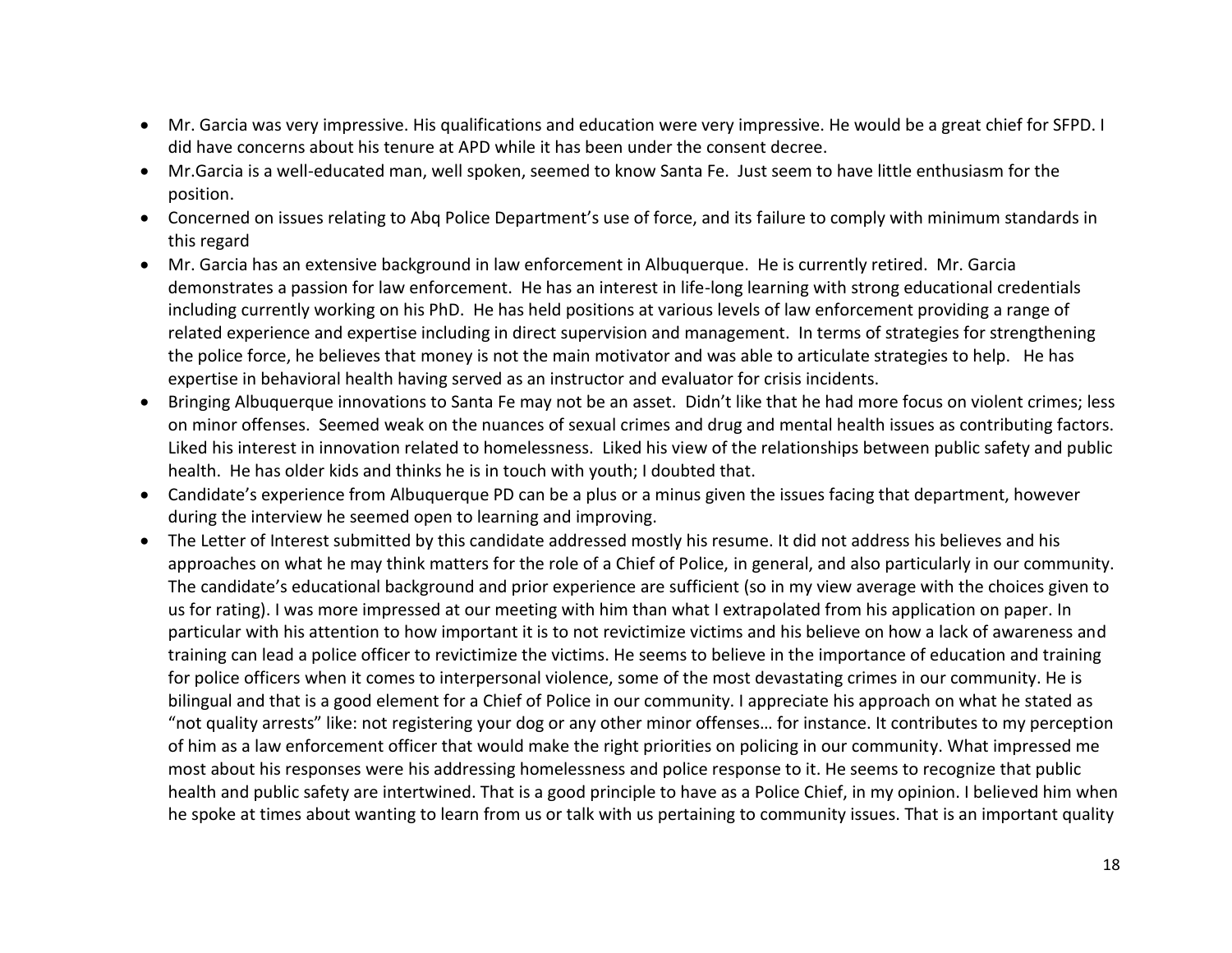to me in the new Chief. I appreciated his notion on Collaborative Leadership: coming together to address and work on some of our social issues that intersect with police work. I liked that he seems to be very proud of his north New Mexico heritage and very respectful and appreciative of the historical meaning of our City of Santa Fe. I appreciated his words about the richness of our community in culture and arts. He seems to have a well-rounded character. It was refreshing to listen to him talking about those things in addition to strict police work.

 When asked about how to best serve the Youth community of Santa Fe the candidate responded with the solution of a student crime stopper program. I believe this mentality towards policing the youth would sew division amongst peers and further ignite the distrust the youth population has for the police.

### **Please share anything about this candidate that you believe requires additional scrutiny, that we should inquire more about or that we should ask.**

- Please inquire further into his role at APD under the consent decree.
- Applicant was targeted in a federal civil rights case in which he allegedly omitted information in court records that led to the plaintiff spending weeks in jail after an illegal arrest.
- His law enforcement background is with the Albuquerque Police Department. He was in a leadership role during the consent decree. A better understanding of Mr. Garcia's assessment of the issues from an insider perspective and the role he performed in helping to address aspects of the consent decree would be helpful.
- Any disciplinary actions in his employment and outcome of any hearings; nature of complaints or reprimands.
- Recommend further interview. Should be asked if he is willing to live in Santa Fe. If not that should be cause for concern.
- I would not recommend him to a second interview or to be considered in the long run, unless he would commit to reside in our city.
- If this candidate is a finalist I believe it would be important to ask if they would be willing to move to Santa Fe being that they are ABQ based.

#### **Please provide any additional comments related to this candidate.**

 $\bullet$  "Public are the police and the police are the public. Procedural Justice promoted legitimacy."  $\odot$  "More money is not the best or only way to recruit; men and women do not join the force cuz of  $\zeta''$   $\odot$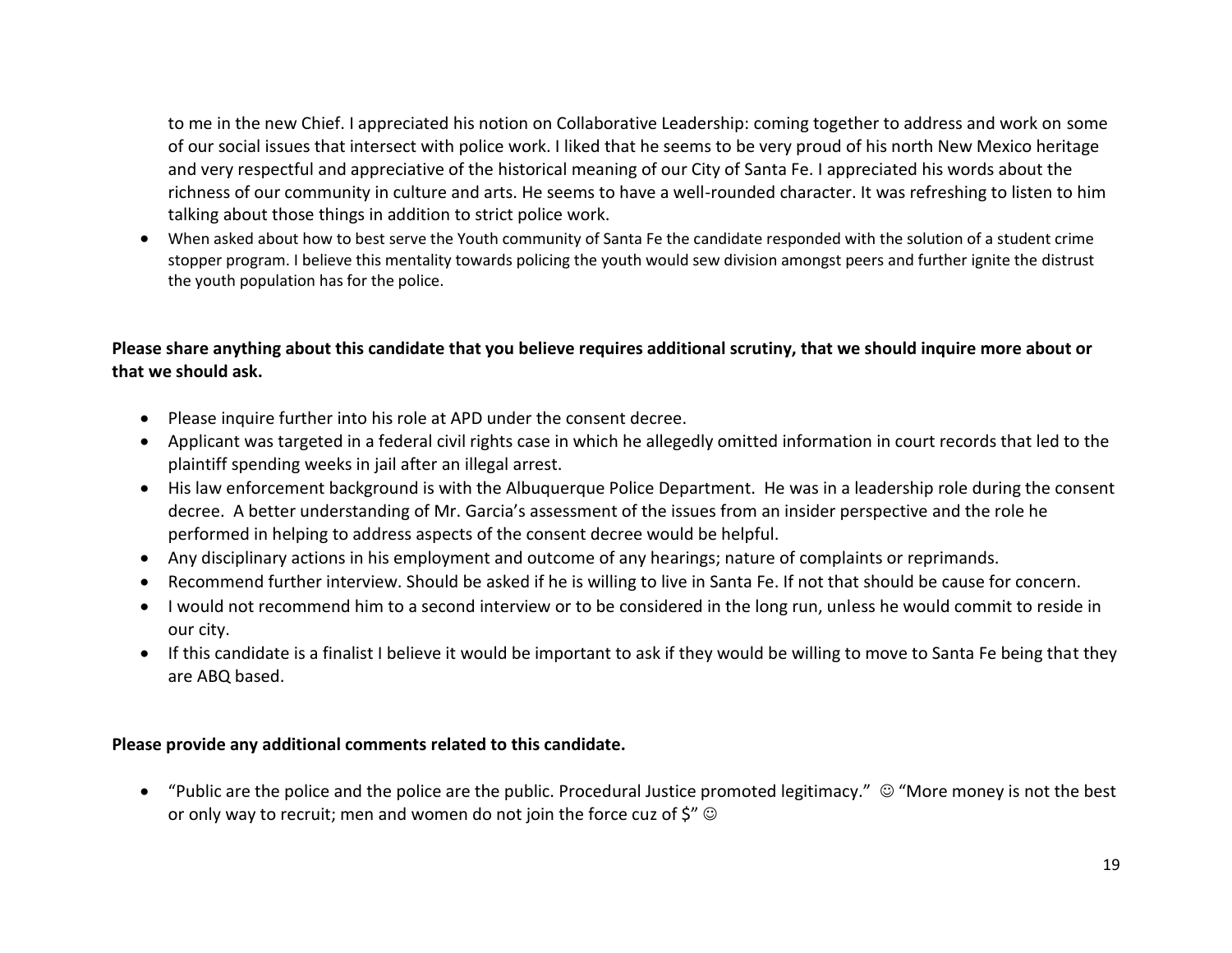- Did not come across as an inspiring and competent leader. Did not seem able or willing to really integrate himself and family into SF.
- $\bullet$  It was a pleasure meeting him and getting to know a little bit about him.
- I enjoyed this candidate's philosophy of community policing but still answers regarding that were very generalized.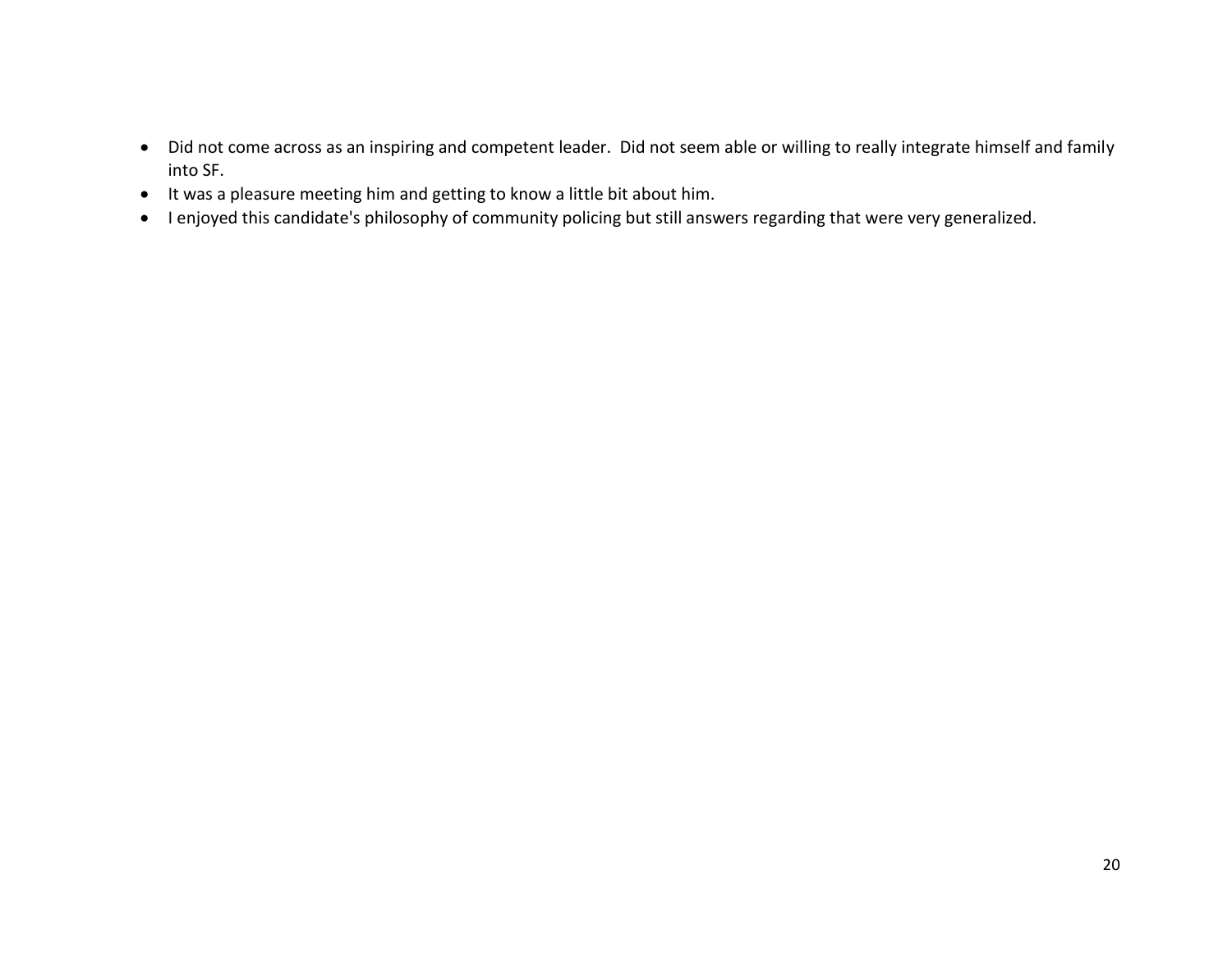# **BEN VALDEZ**

| Category                                                                                                                                                                                                             | Above<br>Average | Average | <b>Below</b><br>Average |
|----------------------------------------------------------------------------------------------------------------------------------------------------------------------------------------------------------------------|------------------|---------|-------------------------|
| Educational Background: Candidate has the appropriate educational<br>qualifications and training for the position of Police Chief.                                                                                   | 1                | 5       | 4                       |
| Prior Work Experience and Technical Qualifications: Candidate acquired skills<br>and qualifications through past work experiences and has the technical skills<br>necessary for the position.                        | 4                | 6       |                         |
| Verbal Communication: Candidate demonstrates effective communication<br>skills during the dialogue session.                                                                                                          | 3                | 7       |                         |
| Research, Understanding and Initiative: Candidate demonstrates they have<br>taken initiative to research and understand the demands and complexities of<br>the position, the department, the city and our community. | $\overline{4}$   | 4       | $\overline{2}$          |
| Teambuilding/Interpersonal Skills: Candidate demonstrated, through his or her<br>responses, good teambuilding/interpersonal skills.                                                                                  | $\overline{4}$   | 5       | 1                       |
| Overall Impression: Final overall impression of the candidate. [ONE PERSON<br>DID NOT CHECK A BOX FOR THIS QUESTION]                                                                                                 | $\overline{2}$   | 6       | 1                       |
| <b>TOTALS FOR EACH COLUMN</b>                                                                                                                                                                                        | 18               | 33      | 8                       |

**Please share any thoughts, comments, concerns, and things you liked and disliked about the candidate and anything you believe is helpful in selecting the next Police Chief.**

 I did not get the feeling that DC Valdez had spent time planning what he would do for SFPD if he got the job. He seemed to be a "more of the same" candidate. Further while a college degree is not a requirement for the job, he is the only candidate without at least a BA.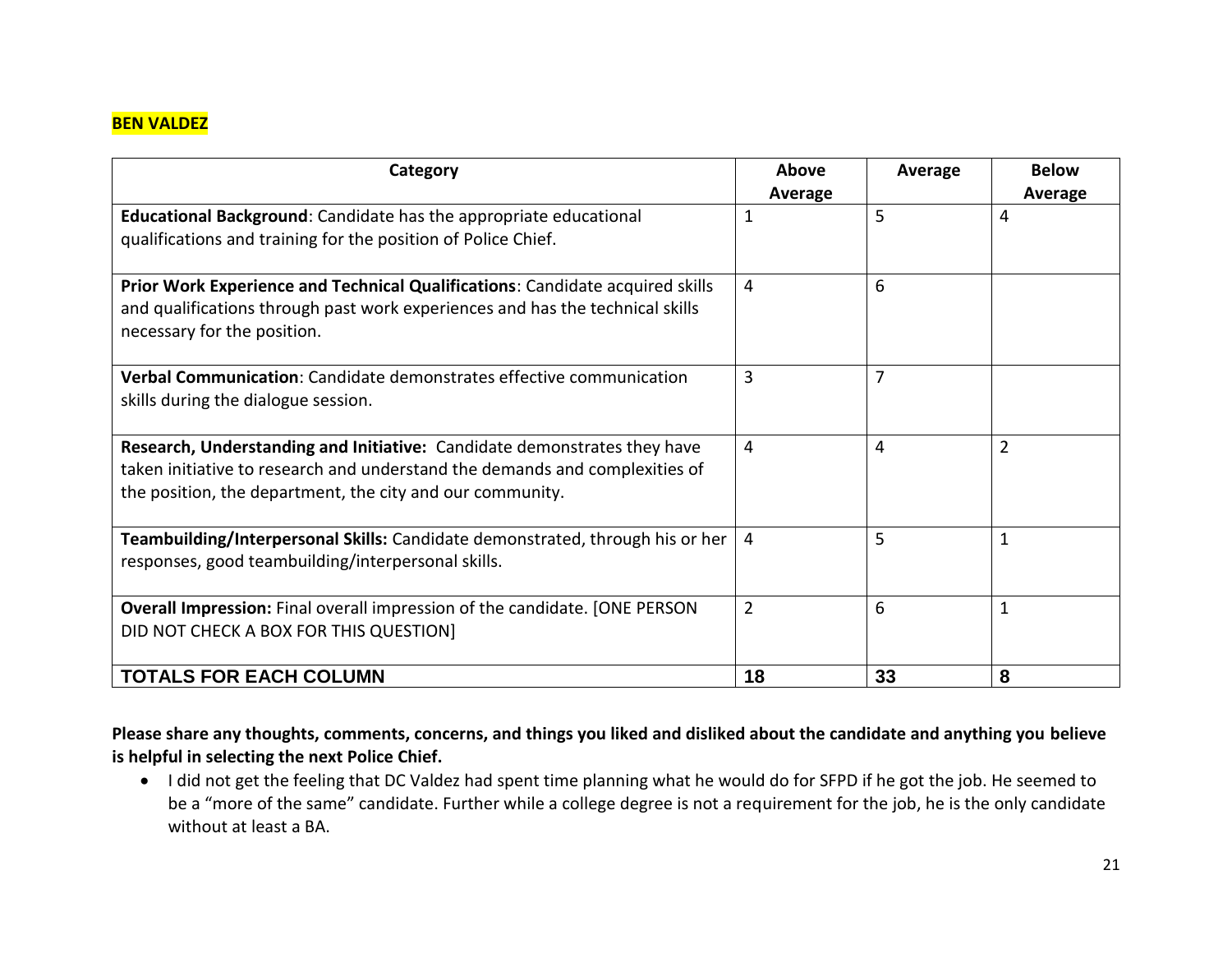- Applicant does not have an undergraduate degree concern is that he lacks educational experience to lead a large department, eg. a master's degree in Administration or HR; Deputy Chief of Police in charge of Evidence Room has seen little or any improvement in that area
- Mr.Valdez did a good interview, expected much more. Gave status quo answers.
- Mr. Valdez has extensive experience on the Santa Fe Police force. He has served in different positions at most levels of law enforcement and has direct experience in a range of critical areas. He understands the department and has served under 7 chiefs. He was born in Santa Fe and grew up in Pojoaque so knows the community well. Mr. Valdez articulates support for colleagues on the force. He also has good insights into the underlying trauma and victimization of persons who abuse drugs as opposed to criminalizing them.
- Excellent interpersonal skills; worked his way up the ranks in SF. Liked his family and community focused service/work ethic. Compassionate understanding of abusive relationship and drug/mental health dynamics. Liked his focus on trust and the development of relationships with neighborhoods and different demographics. Outstanding answers related to engaging youth and policing gun violence. Our Youth Council panel members were well engaged and nodding their heads during his interview. He is all about "protect and serve". Liked his answers about restoring people to their community after offending the laws, and also about using mental health and treatment options.
- Candidate's responses to questions felt uninspired and lacking vision. His background working undercover may lead to distrust with community members and tensions in certain neighborhoods. Unwilling to live in Santa Fe is also a concern.
- I appreciated the Letter of Interest submitted by this candidate. It included not only his prior assignments and work experience, but also some of his believes and his approaches on what he thinks matters for the role of a Chief of Police. His letter also addressed some of the current needs of the department and some of the current assets. The candidate's education, background and prior experience are above average. Those qualify him for the job of Police Chief. Additionally, he has intimate knowledge of our SFPD. He will encounter few surprises on the job of Chief due to that knowledge. He is well aware of the current challenges he would have to address. His prior experience with our former Chief Padilla exposed this candidate to the particular needs of our SFPD. His exposure to that high command role is the longest period of time any second in charge commander has served. He has historical knowledge of the ups and downs of the department. He has firsthand experience with what worked and didn't work in the past. His upbringing and multicultural personal background are important to the job of Chief when it pertains to having legitimacy in our community. He was brought up by a family who served in law enforcement. His authenticity when he talks about his journey and the goals, he always had for himself in law enforcement are very palpable. It seemed to matter a lot to him to share everything that ties him to our community during his interview with us. He has a solid approach to the violent crimes and gender violent crimes in particular. He comes from the approach of always starting by believing a victim, which is paramount or the police work on those cases.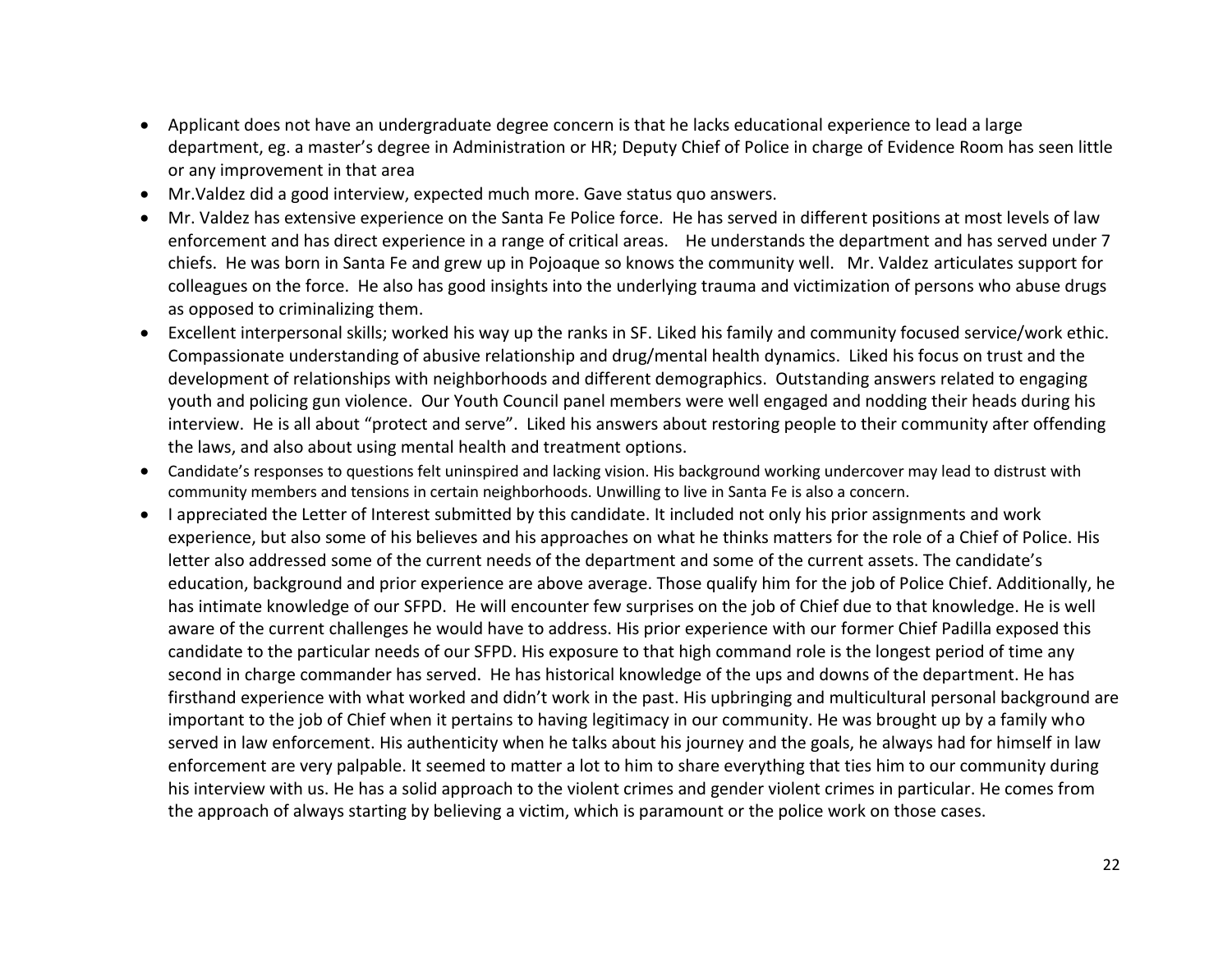# **Please share anything about this candidate that you believe requires additional scrutiny, that we should inquire more about or that we should ask.**

- While Mr. Valdez was born in Santa Fe and grew up in Pojoaque, he does not live in Santa Fe.
- Any disciplinary actions in his employment and outcome of any hearings; nature of complaints or reprimands. Find out if he has any plans for advanced academic education. He has plenty of law enforcement training.
- Do not recommend further interview.
- I would recommend he is scheduled for a second interview to elaborate more on: -His leadership style now and how he would apply it to the role of Chief if he was offered the job. -What innovative approaches he would implement if he was offered the job.

- Supportive of Law Enforcement Diversion with good plan to expand the program in SF  $\odot$ ; Improvements in technology to assist police  $\mathbb{C}$ ; Extremely vague on plan to improve evidence collection and storage and vision for future  $\odot$
- Interesting to note that he supervised Paul Joye, another applicant, in the past. He is completely immersed in SF culture and aware of the community's diverse population. Ready to go on day one.
- He is among my top 3 choices, and should advance to further interviews.
- He is one of my three choices for our next Chief of Police.
- I believed this candidates responses were very substantive. Their experience in Santa Fe's police department showed as they understood the cultural intricacies and the complex and diverse nature of our community. Unfortunately although that main message the candidate highlighted in some of the more specific questions regarding police accountability and long term solutions the candidates answers were very generalized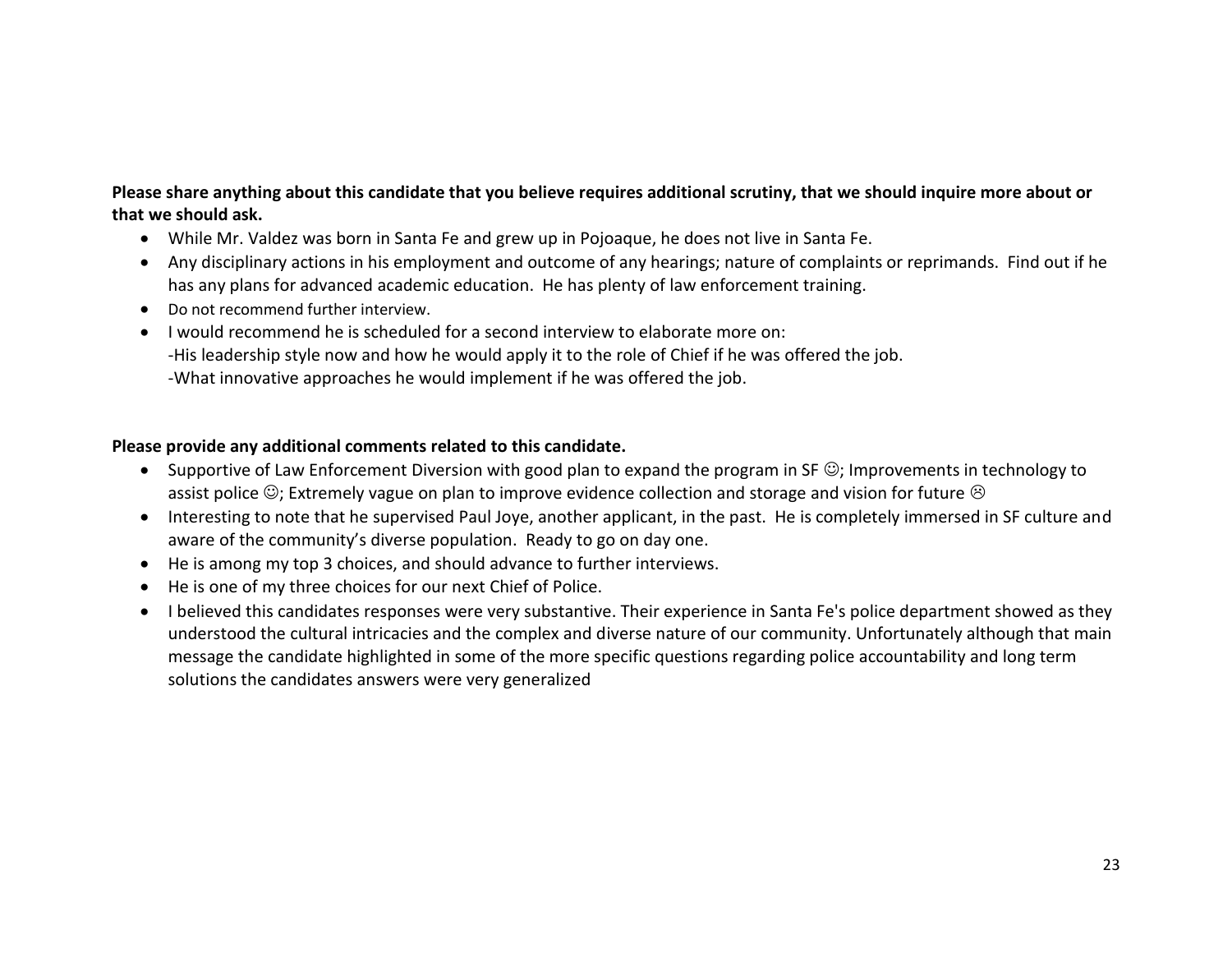### **THOMAS GRUNDLER**

| Category                                                                                                                                                                                                             | Above<br>Average | Average        | <b>Below</b><br>Average |
|----------------------------------------------------------------------------------------------------------------------------------------------------------------------------------------------------------------------|------------------|----------------|-------------------------|
| <b>Educational Background:</b> Candidate has the appropriate educational<br>qualifications and training for the position of Police Chief.                                                                            | 1                | 6              | 3                       |
| Prior Work Experience and Technical Qualifications: Candidate acquired skills<br>and qualifications through past work experiences and has the technical skills<br>necessary for the position.                        | 4                | 3              | 3                       |
| Verbal Communication: Candidate demonstrates effective communication<br>skills during the dialogue session.                                                                                                          |                  | $\overline{7}$ | 3                       |
| Research, Understanding and Initiative: Candidate demonstrates they have<br>taken initiative to research and understand the demands and complexities of<br>the position, the department, the city and our community. | 3                | 6              | 1                       |
| Teambuilding/Interpersonal Skills: Candidate demonstrated, through his or her<br>responses, good teambuilding/interpersonal skills.                                                                                  | $\mathbf{1}$     | 7              | $\overline{2}$          |
| Overall Impression: Final overall impression of the candidate.                                                                                                                                                       |                  | 8              | $\overline{2}$          |
| <b>TOTALS FOR EACH COLUMN</b>                                                                                                                                                                                        | 9                | 37             | 14                      |

**Please share any thoughts, comments, concerns, and things you liked and disliked about the candidate and anything you believe is helpful in selecting the next Police Chief.** 

 Lt. Grundler did not seem to have a plan for how he would change or manage SFPD. He clearly has a wealth of experience, but did not translate that well during the interview.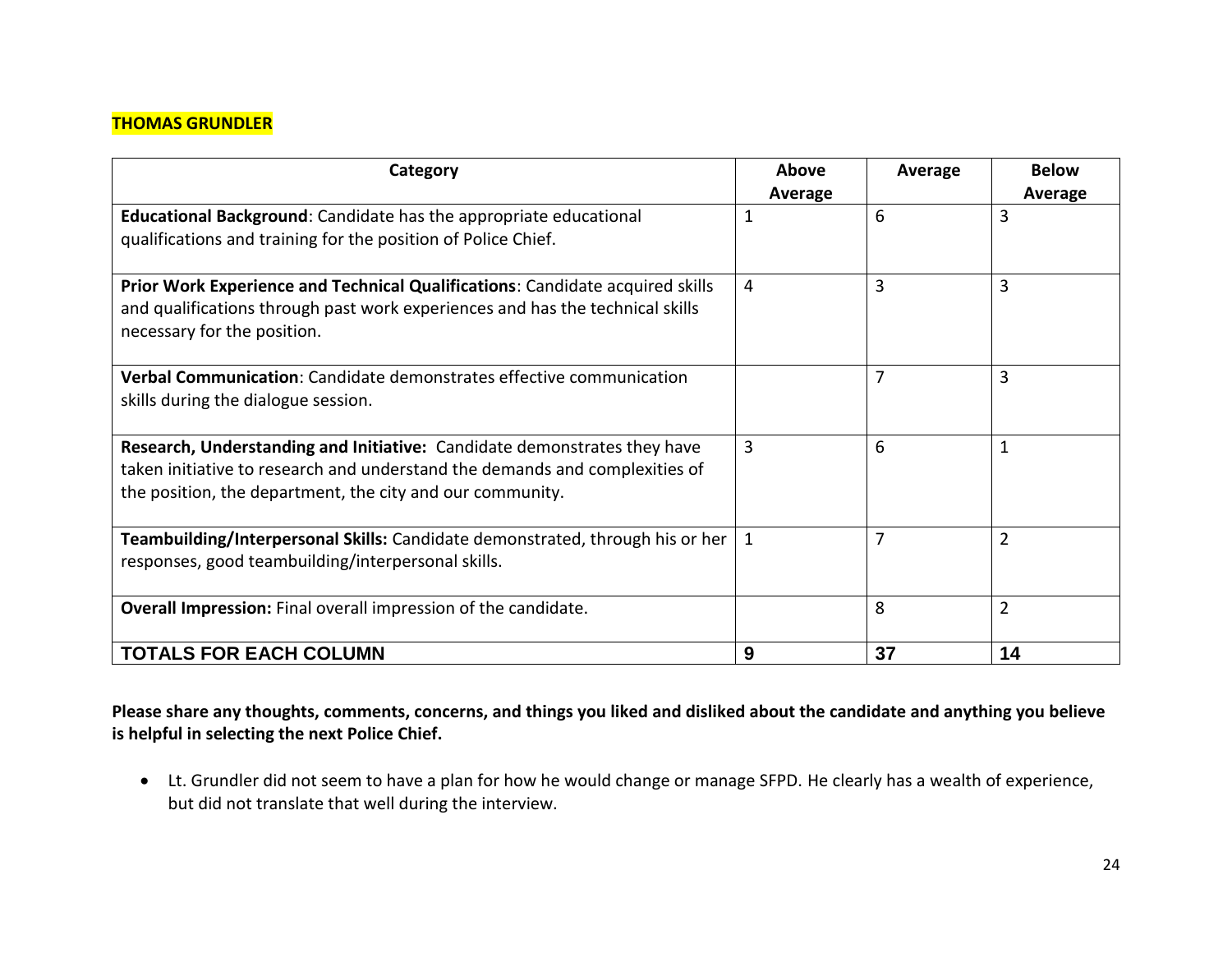- Mr. Grundler gave short answers, and on a few questions did not answer the question asked fully. Again was expecting more from a candidate for Police Chief.
- Concerned with lack of education no undergraduate degree; Chief of Police needs a better understanding of HR and Public Administration, not just critical incident pov
- Mr. Grundler lives in Santa Fe and is a 3<sup>rd</sup> generation police/sargeant officer. He was worked within the department in a variety of positions and his range of experiences and expertise is a strength. Because of his experience and knowledge of the department, he has a strong sense of the issues. He is a proponent of training and has pursued additional training. He describes himself as someone who attends to details. Starting out in the position he would focus on issues that he feels have been overlooked including property crime, youth violence and domestic violence. He believes that a balance between constitutional and community policing is needed. He understands the need for and the importance of community partnerships.
- Liked that he lives in SF. Seems to be an uncomfortable communicator; swings and fidgets and says um/uh a lot. Supports stability in the force and hiring from inside rather than outside the community. Liked that he would be more accommodating of facial hair and tattoos, but I didn't like that his views of "appropriate" were subjective. Used "above my pay grade" a few times; if selected he won't have many folks above to make decisions for him.
- Candidate seemed underqualified and unprepared for this position
- He seemed less enthusiastic than the other candidates we met with, as he was elaborating on the reasons for his application. He seemed either nervous or less engaged than most applicants. His answers and his presentation seemed also to me to be less comprehensive than what I expected, given that he has served for so long with our police department. He left me with the impression that he may be one of those professionals that has a lot more to offer but who does not necessarily "interview well." His rapport building, both by his verbal skills and body language, were not at the level of the majority of the candidates we met with. I would imagine he could do much better on a one-on-one dialogue. His approach to police response on violent crimes was very solid. He would lead the police response on those crimes really well, based on what he shared and the understanding I believe he possesses. He must have a lot of knowledge of what is working and what is not. I think we only heard a very little portion of what he may know considering his trajectory and time served. He would know what the job entails and what he would be facing in our police department. He seems to have a very truthful and authentic interest to help our officers stay, do better and contribute to our PD. I was clear on the fact that he believes the turnover of our top commanders for over the past 8 years has been detrimental to our police department. It seems to be very important to him that continuity is provided. It is honorable that he is offering himself and his service to create that continuity.
- The candidates answers were very generalized which made it difficult to derive any substance about the candidates beliefs and vision.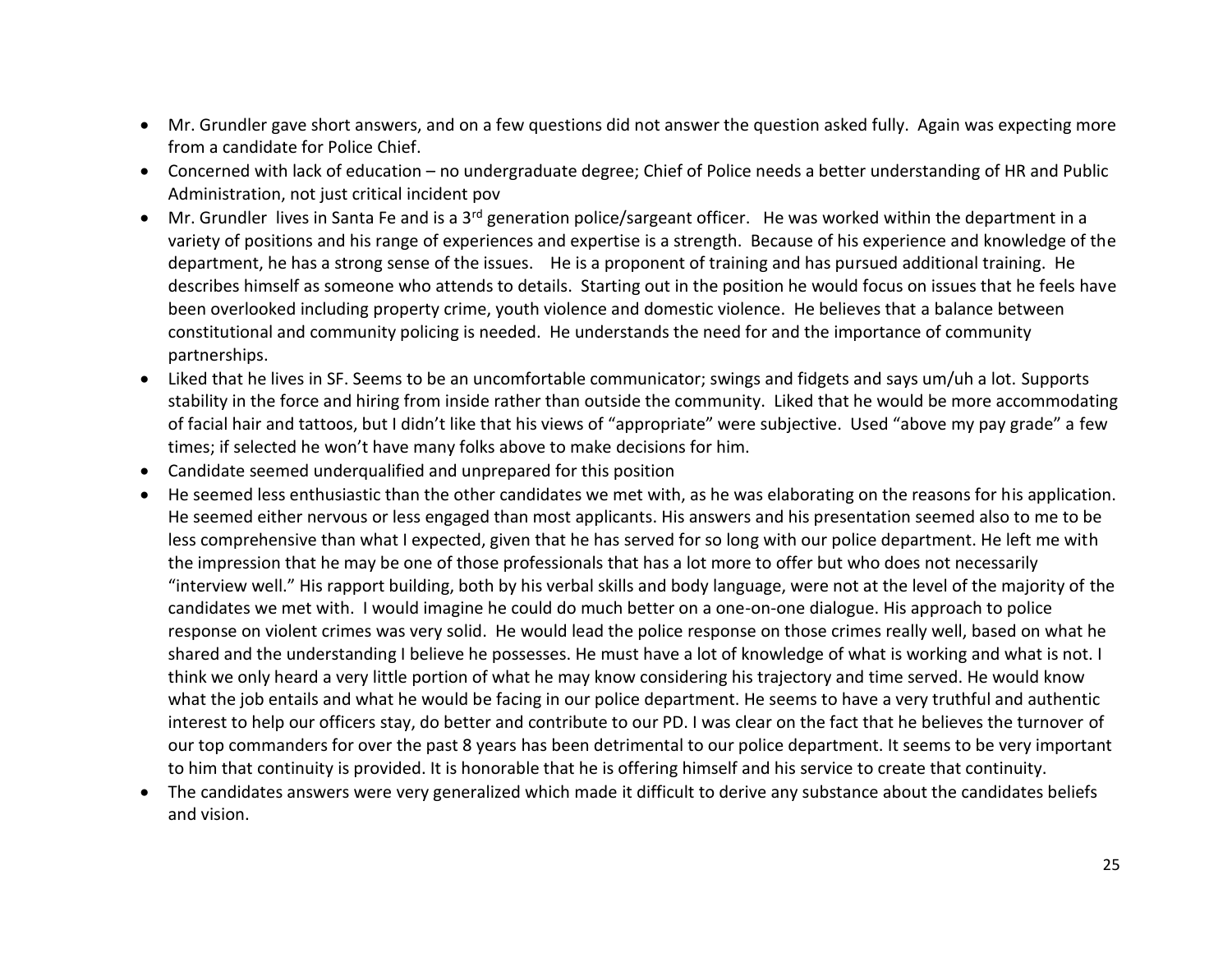# **Please share anything about this candidate that you believe requires additional scrutiny, that we should inquire more about or that we should ask.**

- Any disciplinary actions in his employment and outcome of any hearings; nature of complaints or reprimands.
- Do not recommend further interview.
- I would not recommend him for a second interview, based on the meeting we had with him and also by comparison with the meetings we had with the other candidates.

- Lacked a plan to improve evidence collection  $\odot$  Applicant's plan for retention of officers based on longevity rather than performance  $\circledcirc$  30-day plan as chief – focused on SWAT assessment (may be too limited in focus for job as Chief of Police)
- Mr. Grunder's Higher Education Degree is in an unrelated field.
- Thinks and speaks like a mid-manager. Not ready for the top job.
- I appreciate very much his interest and also his continuous service to our PD.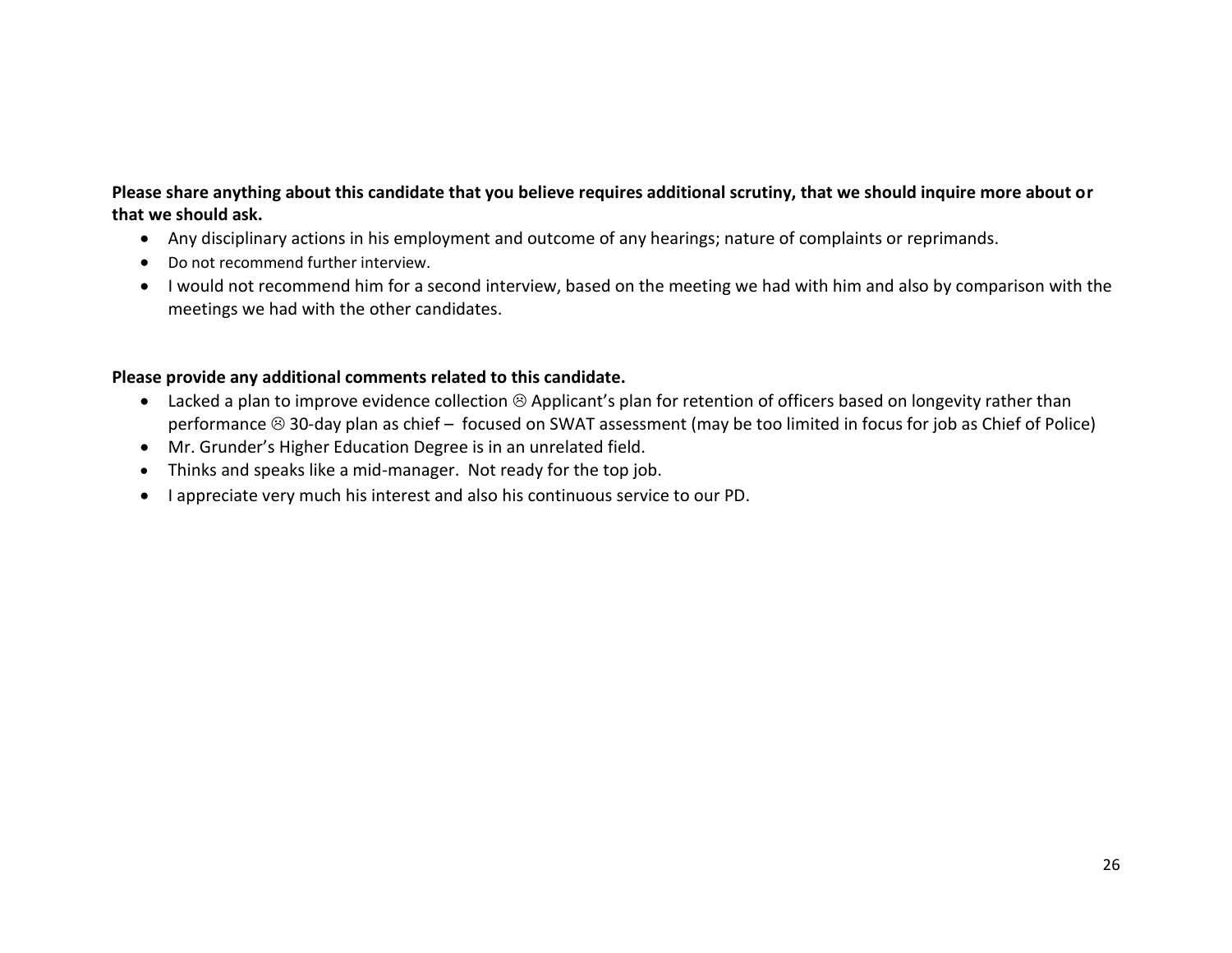# **MARSHALL KATZ**

| Category                                                                                                                                                                                                             | Above<br>Average | Average | <b>Below</b><br>Average |
|----------------------------------------------------------------------------------------------------------------------------------------------------------------------------------------------------------------------|------------------|---------|-------------------------|
| <b>Educational Background:</b> Candidate has the appropriate educational<br>qualifications and training for the position of Police Chief.                                                                            | 4                | 5       | 1                       |
| Prior Work Experience and Technical Qualifications: Candidate acquired skills<br>and qualifications through past work experiences and has the technical skills<br>necessary for the position.                        | $\mathbf{1}$     | 8       |                         |
| Verbal Communication: Candidate demonstrates effective communication<br>skills during the dialogue session.                                                                                                          |                  | 5       | 5                       |
| Research, Understanding and Initiative: Candidate demonstrates they have<br>taken initiative to research and understand the demands and complexities of<br>the position, the department, the city and our community. | $\mathbf{1}$     | 5       | 4                       |
| Teambuilding/Interpersonal Skills: Candidate demonstrated, through his or her<br>responses, good teambuilding/interpersonal skills.                                                                                  |                  | 5       | 5                       |
| Overall Impression: Final overall impression of the candidate.                                                                                                                                                       |                  | 5       | 5                       |
| <b>TOTALS FOR EACH COLUMN</b>                                                                                                                                                                                        | 6                | 33      | 21                      |

**Please share any thoughts, comments, concerns, and things you liked and disliked about the candidate and anything you believe is helpful in selecting the next Police Chief.** 

- Mr. Katz's interview was below the average of the other candidates. He seems to have a more militaristic view of policing than what Santa Fe needs.
- Mr. Katz was my last ranked candidate, short answers and showed me no real interest in the position. Very disappointed.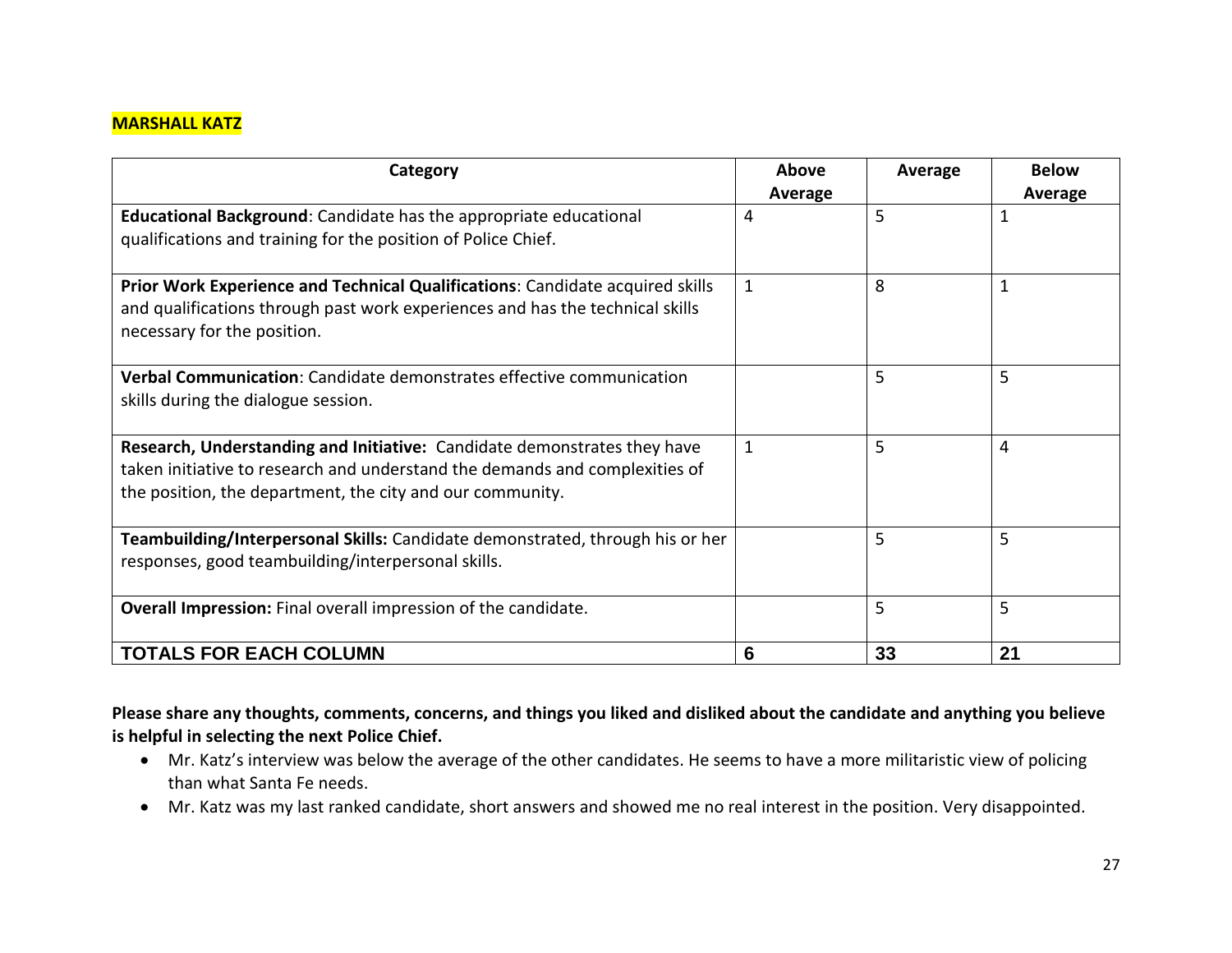- Concern with problems applicant had while with Abq Police Department, eg, misusing aviation department resources for personal gain and his position on immigration
- Mr. Katz has an extensive background in law enforcement most recently as the Chief of Aviation Police in Albuquerque. His educational credentials include a Master's degree in Criminal Justice. He does not live in Santa Fe currently but owns property and plans to build a home in Santa Fe. He voices an interest in good preparation with detail in case reports. He believes that working with staff requires knowing them and helping them with problem solving. Mr. Katz has an understanding of the MIHO program and sees adding a police officer to the team as a strategy for helping to respond to behavioral health and homelessness issues that law enforcement encounters.
- Poor communication skills/Zoom (technology) challenged. Left his pone on "ring" during the interview. Gave very short answers. Does not seem culturally competent for SF. In the question about HOA relations he said he would attend monthly meetings; however given the number of HOAs in SF, that seems impractical if not impossible.
- Candidate seemed disconnected and out of touch.
- His introduction and answers were noticeably shorter than the rest of the candidates. We ran out of time at all of our meetings and we were left with much time not used by the applicant. I was left with lots of questions regarding his potential skills as a Chief. He seemed to be a very kind person and someone easy to have dialogue with. I got the impression that he is probably very compassionate and empathetic human being. His response to the question of police response for violent crimes and gender violence was well centered, however it lacked the in-depth elaboration I would expect a Chief to provide. This lack of an in-depth presentation and argumentation applied to most of his answers. Some of his conceptualizing of police work is of a standard below the average that I believe is needed for the position of Chief of Police of any police department. At a point during the meeting, when he was talking about immigration, his language reflected a lower level of cultural competency when compared with the other candidates. He had a complicated moment when he wanted to use language around the issues of undocumented versus illegal. I was not clear on his approach to immigration based upon that part of his meeting however I felt a lacking of competency.
- The candidate's methods of communication where a bit confusing and difficult to understand what exactly they stood for.

**Please share anything about this candidate that you believe requires additional scrutiny, that we should inquire more about or that we should ask.**

Please inquire further into his role at APD and his abrupt retirement.